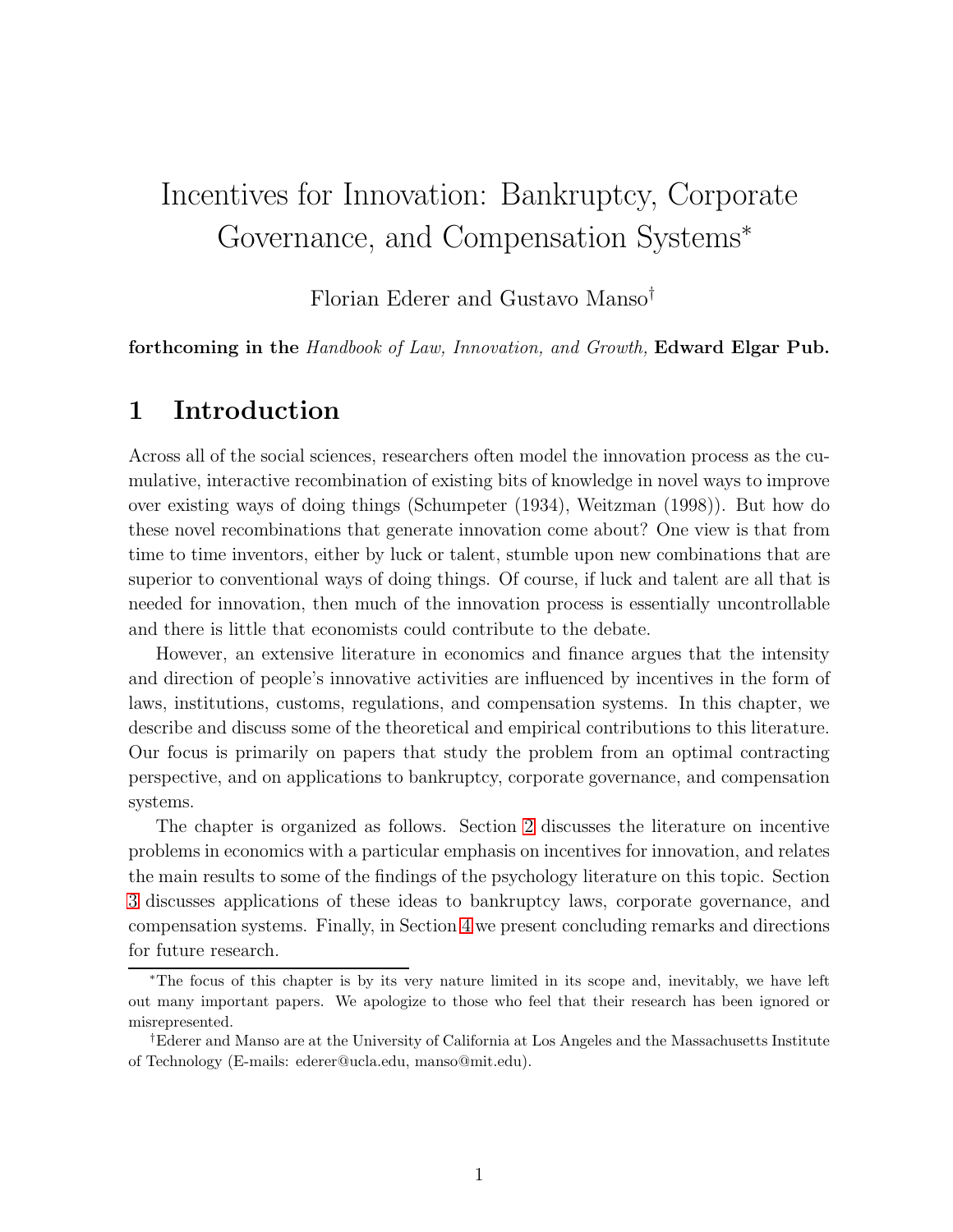## <span id="page-1-0"></span>2 Foundations

This section reviews the literature on incentive problems in economics, in particular as they concern incentives for innovation and tasks that require more inputs than simple effort provision. We discuss the main results of this literature in light of the experimental literature in psychology and economics on incentives and innovation.

#### 2.1 Economics of Incentives

Economists have long studied incentive problems under asymmetric information and have shown that a problem of moral hazard may arise.<sup>1</sup> The canonical model used to study these incentive problems is a principal-agent relationship in which the agent provides a productive input (e.g., effort) that cannot be observed by the principal directly. This approach has proved very successful both for theoretical analysis and empirical applications and has also strongly influenced corporate and public policy.

At a very basic level this strand of research argues that rewarding an agent more strongly for his performance induces the agent to exert more effort thereby improving productivity. For example, in dynamic principal-agent models of repeated effort, such as Rogerson (1985), Holmstrom and Milgrom (1987) and Sannikov (2008), incentive contracts that do not reward high output throughout all periods will lead to lower effort provision and hence lower output in times when an agent's reward is not tied to his performance. There is ample data supporting the thesis of a direct positive link between incentives and productivity. This evidence comes from a variety of studies including quasi-experimental data as well as laboratory and field experiments investigating the effect of financial incentives on effort exertion and performance in simple routine tasks, in which effort is the main determinant of productivity. In a study of agricultural workers in the Philippines, Foster and Rosenzweig (1994) show that conditional on calory intake, workers on piece-rates lose more weight than workers on fixed salaries thus suggesting that they exerted more effort when working on the job. Such increased effort provision should also have repercussions for performance. For example, Lazear (2000) shows that the productivity of windshield installers in Safelite Glass Corporation increased when management changed their compensation from fixed wages to piece-rate pay. Shearer (2004) finds similar evidence in a randomized field experiment with Canadian tree planters while Ehrenberg and Bognanno (1990) document increased performance for professional golf players when monetary incentives are higher. Dickinson (1999) shows that subjects in a controlled laboratory experiment type more letters when their compensation is more sensitive to performance.

These theoretical models and empirical studies primarily focus on settings where the only tension in the principal-agent relationship arises from the agent's decision to either work or shirk and where effort is the sole determinant of output and productivity. While this common modeling assumption may be a good fit for routine tasks, it appears considerably less compelling when workers are confronted with creative, open-ended problems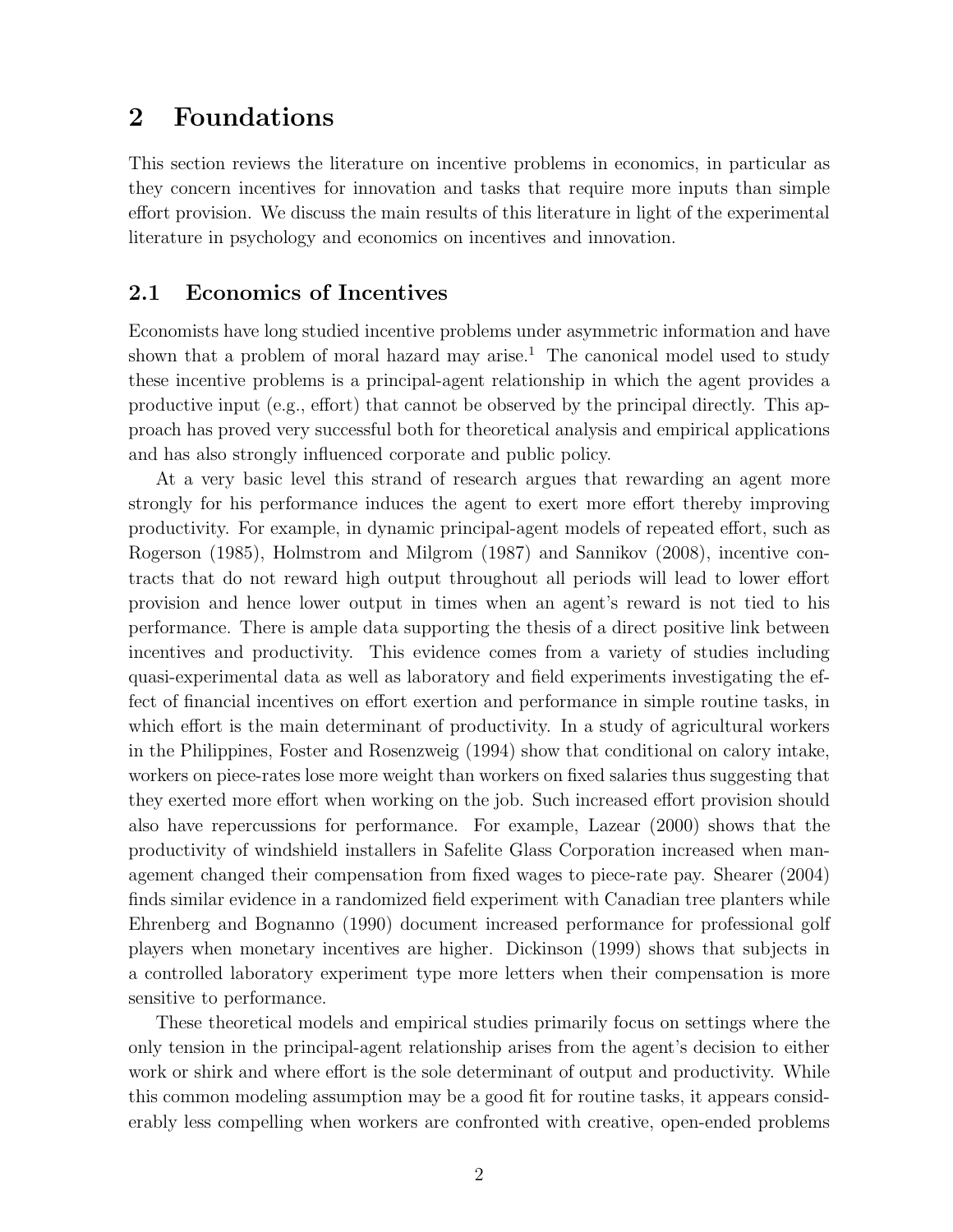that require innovative solutions.

Early principal-agent models that attempt to capture this tension between several competing work aspects, therefore study settings in which the action choices of the agent are not solely limited to the level of effort. Lambert (1986) analyzes the provision of incentives when the agent expends effort to generate information about project profitability and selects among several risky projects. The conflict of interest between principal and agent about which project to select can result in under- or overinvestment in risky projects. Holmstrom and Milgrom (1991) develop a multi-task principal- agent model in which the agent allocates effort among multiple tasks and the principal observes a performance measure for each of these tasks. In particular, they show that paying fixed wages can be optimal to prevent agents from shifting their entire effort to tasks where output can be easily measured and highly rewarded. Dewatripont and Maskin (1995) and Von Thadden (1995) analyze incentives for the agent to select between short-term and long-term investments.

#### 2.2 Incentives for Innovation

There are two noteworthy early contributions that explicitly study the provision of incentives for innovation from an organizational perspective. Holmstrom (1989) proposes an explanation for why incentives schemes that motivate innovation must exhibit tolerance for failures. He argues that performance measures for innovative activities are noisier, and that therefore in order to motivate innovation the principal should rely on compensation schemes that are less sensitive to performance. In the same vein, Aghion and Tirole (1994) argue that the outcomes of innovation activities are unpredictable and, therefore, hard to contract ex ante. In an incomplete contract framework, they derive the optimal allocation of control rights that motivates innovation. These papers focus on measurability and contractability aspects of the innovation activity. Related to this approach are two more recent papers by Hellmann (2007) and Hellmann and Thiele (2008). The authors also study incentives for innovation using a multi-task principal-agent model in which contracts are left incomplete.

In all of these models, however, the agent does not learn about the distribution of payoffs, a feature that is central to the process of exploration. Moreover, the agent takes an action in the first period and cannot change it later on. Therefore, these models do not incorporate experimentation, learning, and adaptation, all of which are important features of innovation.

Yet, there is no shortage of theoretical contributions that model the innovation process explicitly and focus on the central trade-off that arises in innovation activities, the tradeoff between exploration and exploitation. This model of the innovation process follows a long tradition in the study of innovation. Schumpeter (1934) argues that innovation results from the experimentation with new combinations of existing resources. Arrow (1969) associates innovation with the production of knowledge and proposes the use of Bayesian decision models to study innovation. Bandit problems are Bayesian decision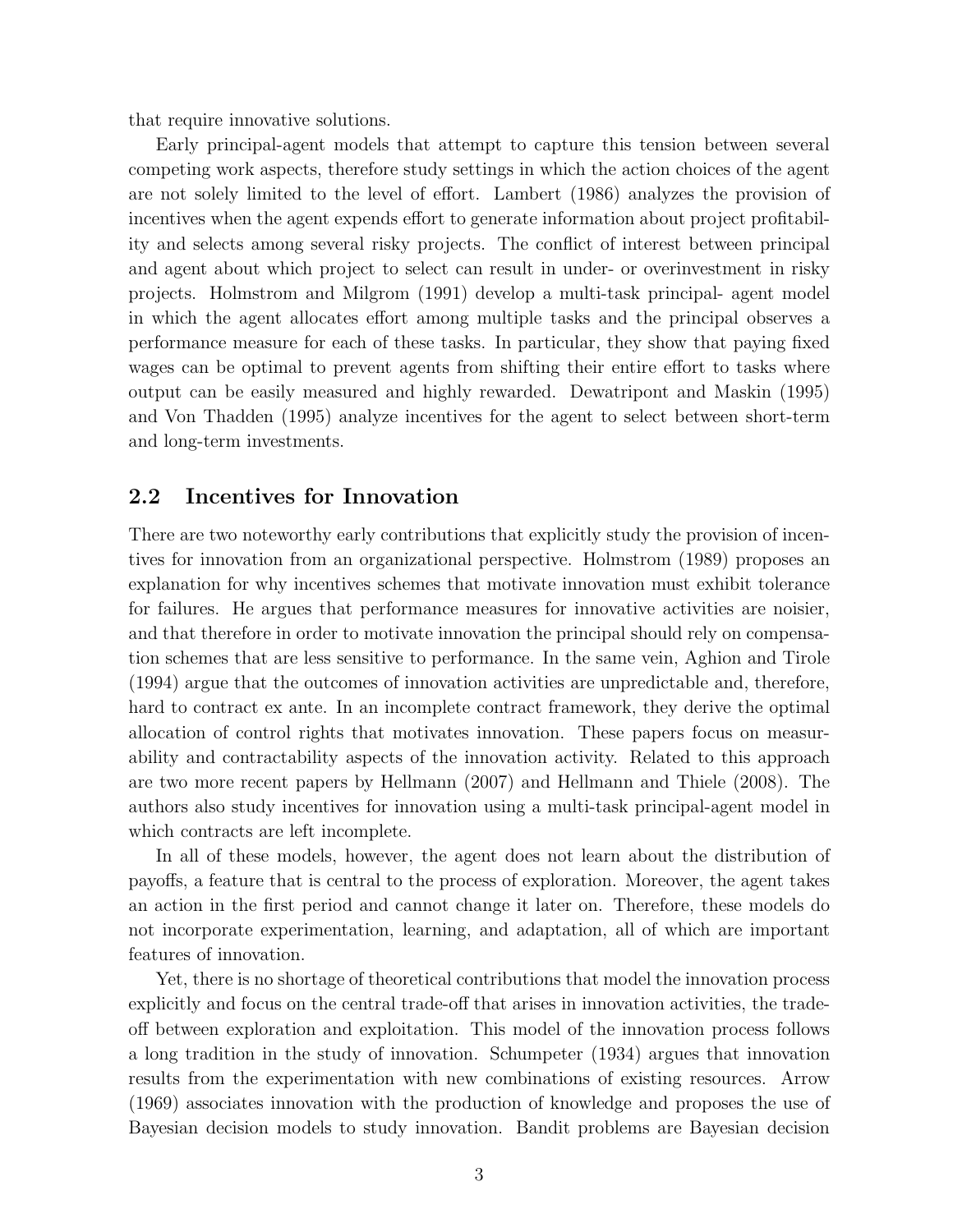models that allow for knowledge acquisition through experimentation. Weitzman (1979) applies a simple bandit problem to study the innovation process and March (1991) is the first to use the terms exploration and exploitation to describe the fundamental tension that arises in learning through experimentation. The literature in industrial organization, including Roberts and Weitzman (1981), Jensen (1981), Battacharya, Chatterjee, and Samuelson (1986), and Moscarini and Smith (2001), has relied extensively on bandit problems and related models of learning through experimentation to study the innovation process. Also, recent papers on growth theory, such as Jovanovic and Rob (1990), Jovanovic and Nyarko (1996) and Aghion (2002), develop quite detailed models of innovation as the result of learning from the exploration of new technologies.

Following this approach, a number of models have been developed that apply Bayesian decision models to study the interplay of incentives and innovation. Bolton and Harris (1999) study strategic experimentation in a setting where multiple players face the same experimentation problem. Each agent learns from the experimentation of the other players. Since information is a public good, there is free riding and under-experimentation in equilibrium. However, they assume that payoffs are exogenously given thus making their model less applicable to the study of innovation in organizational settings where the rewards are endogenously determined by the setting of wages. To study the financing of innovation, Bergemann and Hege (2005) develop a principal-agent model in which there is learning about the quality of the project and which allows for the endogenous determination of rewards. The tension between exploration and exploitation does not arise in their model though, as the agent can only choose one type of project. Moreover, their paper only considers implementation with a sequence of short-term contracts.<sup>2</sup>

Manso (2009) is the first to incorporate this tension between exploitation and exploration into a principal-agent model to study incentives for creativity and innovation. He shows that the optimal incentive scheme that motivates innovation exhibits substantial tolerance for early failure and reward for long-term success. Moreover, inefficient continuation may be optimal to induce exploration since the threat of termination may prevent the agent from exploring new untested approaches. Finally, commitment to a long-term compensation plan and timely feedback on performance are essential ingredients in inducing exploration. The institution of tenure, debtor-friendly bankruptcy laws, and golden parachutes are examples of schemes that protect the agent when failure occurs and thereby encourage exploration. Ederer (2009) extends the analysis to settings where several workers or teams explore new work methods in parallel. To prevent under-exploration that results as workers attempt to free-ride on the new ideas generated by co-workers, optimal incentives should tolerate early failure and provide workers with long-term group incentives for joint success.

As we shall see in the following sections, many of the theoretical results of the papers discussed here are in accordance with a large literature in psychology and a growing set of contributions in economics that also finds that a significant tolerance for early failure is vital in motivating agents to undertake innovation.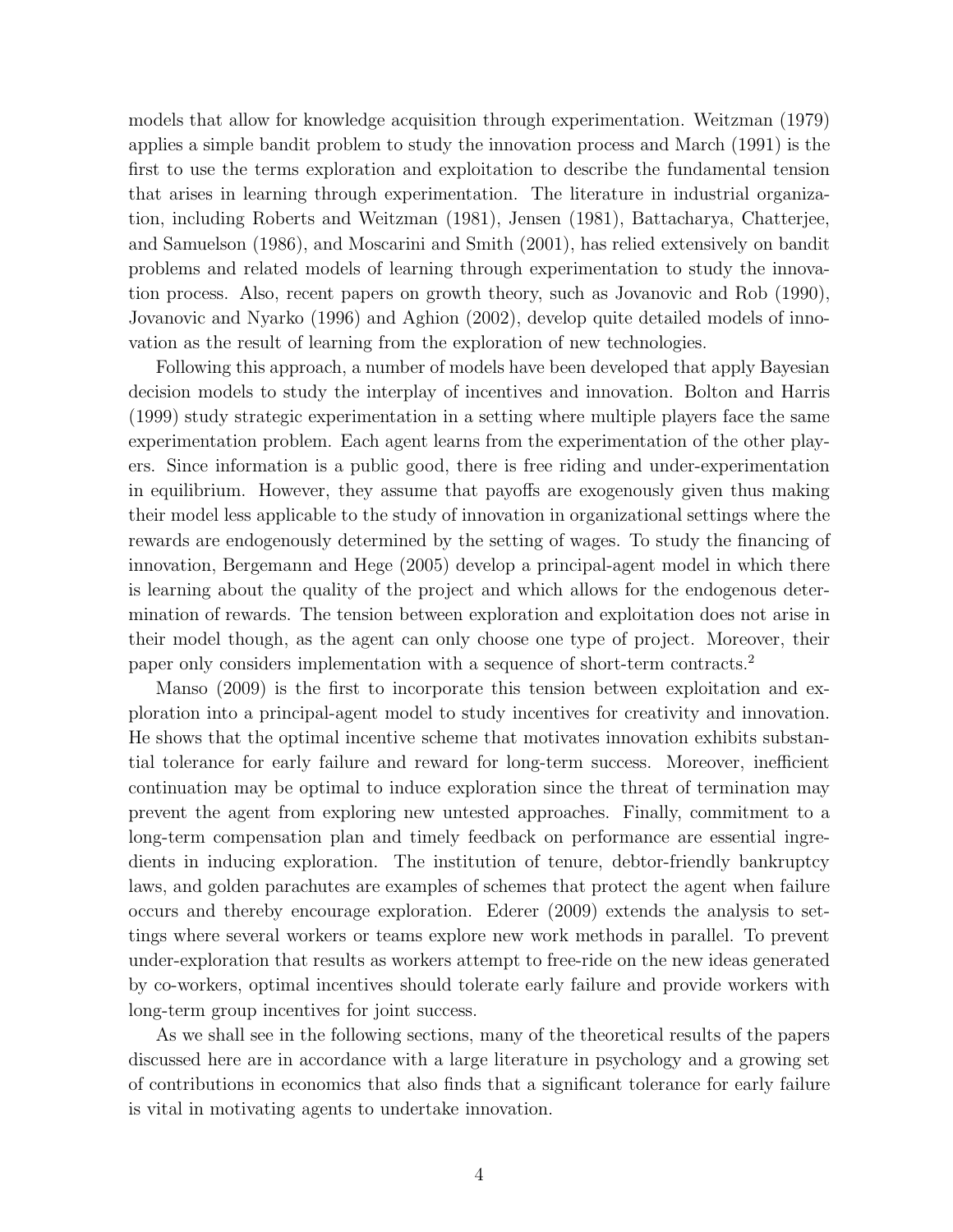## 2.3 Experimental Research in Economics and Psychology

In the last decades, researchers in economics and psychology started to challenge the view that pay-for-performance has unambiguously positive effects on productivity by providing experimental evidence that pay-for-performance may actually undermine performance, especially for tasks that require creativity and exploration.

Amongst the earliest contributions in the psychology literature on the interplay between incentives and innovation is Glucksberg (1962) who asked subjects to mount a candle on a vertical screen, using only the screen, the candle, a book of matches, and a box of thumbtacks. To solve the problem, subjects had to ascertain that they could use the box of thumbtacks not only as a container but also as a platform for the candle. Perhaps surprisingly, subjects who were offered no reward solved the problem significantly faster than subjects who were offered rewards.

McCullers (1978), McGraw (1978), Kohn (1993) and Amabile (1996) survey subsequent research, which replicated the findings of Glucksberg (1962) for different tasks. The main conclusion of this line of research is that pay-for-performance improves performance in tasks that require simple, routine, unchanging responses, but can undermine performance in tasks that require flexibility, conceptual and perceptual openness, and creativity. Paying the agent in terms of current performance may make the agent inclined to exploit, because the agent thinks that the likelihood of success with a conventional work method is higher than the likelihood of success with a new work method. However, if the task requires exploration, such as the task in Glucksberg's experiment, then payfor-performance may undermine performance, as pay-for-performance induces the agent to exploit and not to explore.

There are a number of papers in economics that have found that pay-for-performance does not always increase performance. Most recently, Ederer and Manso (2009) show in a controlled laboratory experiment that compensation schemes that tolerate early failure and reward long-term success encourage innovation. Subjects under such an incentive scheme explore more and are more likely to discover a novel business strategy than subjects under fixed-wage and standard pay-for-performance incentive schemes. The threat of termination can undermine incentives for innovation, while golden parachutes can alleviate these innovation-reducing effects. These results suggest that appropriately designed incentives are useful in motivating creativity and innovation. They also indicate that experimentation and learning should be taken into account when designing compensation schemes for innovative tasks.<sup>3</sup>

As we shall see in the next section, the results of this relatively new literature on innovation and incentives are not limited to abstract theoretical models and experimental laboratory settings, but can be applied to a variety of real-world settings.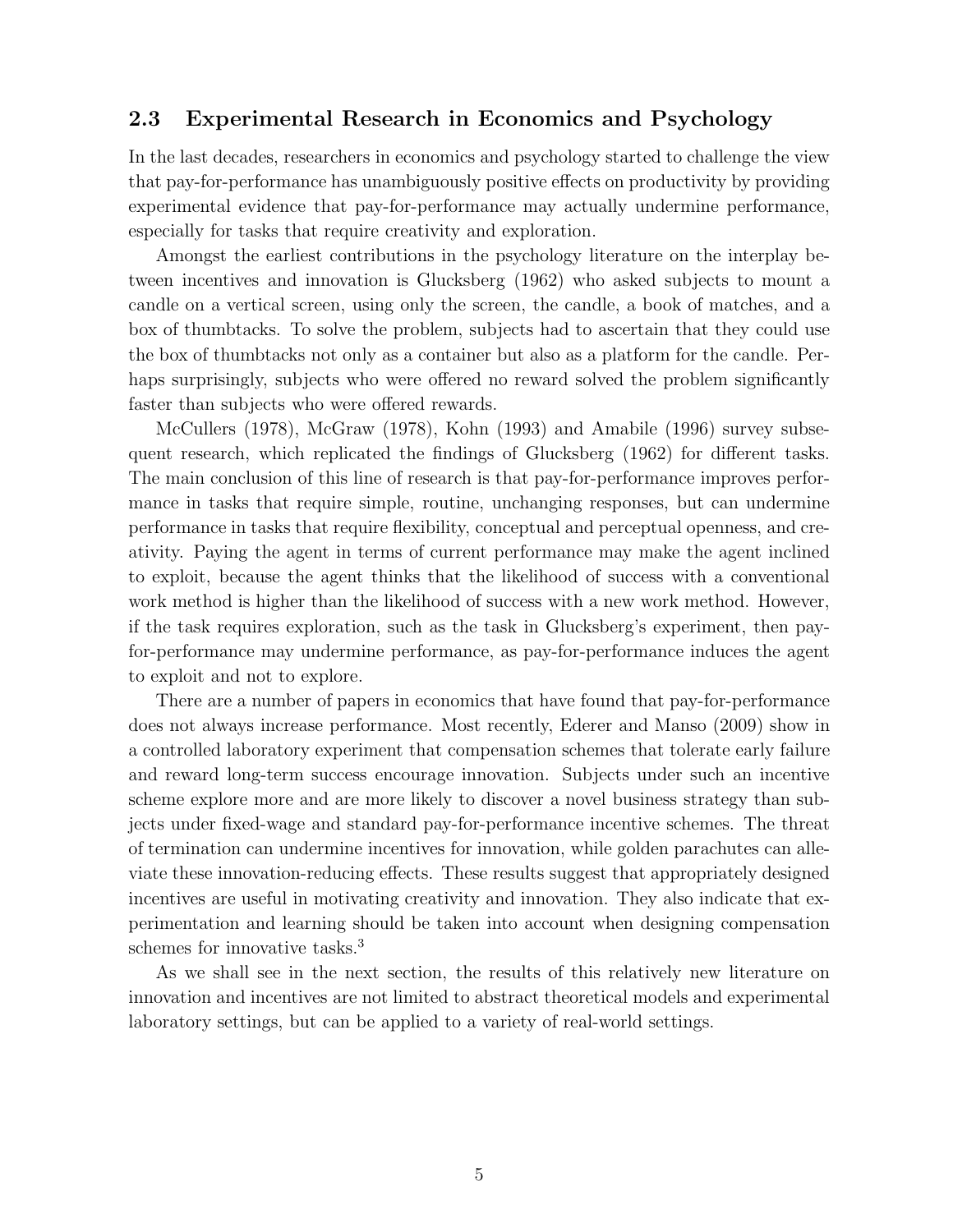# <span id="page-5-0"></span>3 Applications

In this section we discuss how the central insights of the theoretical and experimental literature on incentives for innovation have been fruitfully applied to bankruptcy laws, executive compensation and corporate governance, and the management of knowledge workers.

## 3.1 Bankruptcy

Early bankruptcy laws dictated a severe treatment towards insolvent debtors.<sup>4</sup> For example, the ancient Roman law determined that insolvent debtors became slaves of the creditor, who could either sell or kill them. Britain's first bankruptcy laws, passed in 1542 and 1570, determined that insolvent debtors could go to prison, or have an ear cut off while attached to a pillory in a public place. Given the dangers of going bankrupt in these societies, it is unlikely that entrepreneurs borrowed money to pursue exploratory projects.

Today, the treatment towards insolvent debtors is less severe. However, bankruptcy laws are still the subject of controversy as evidenced by a recent debate involving bankruptcy laws in Europe and in the United States. In response to a widening of the productivity gap between the United States and Europe and a broad consensus that entrepreneurship is a major driver of innovation, competitiveness, and growth, the European Union is investigating why it is failing to take full advantage of its entrepreneurial potential. In a recent survey, Europeans and Americans were asked if they agree with the statement "one should not start a business if there is a risk it might fail."<sup>5</sup> While 50% of the Europeans respondents agree with the statement, only 33% of their American counterparts do so. To better understand the reasons for this difference, the survey investigates the most feared risks by Europeans and Americans when starting a new business. The main concerns Europeans have when they start their own business are the risk of losing their property and the possibility of going bankrupt. In contrast, Americans' main concern is the uncertainty of their income. These differences are not surprising since European bankruptcy laws are tougher towards debtors than American bankruptcy laws.

To attack this problem, the European Council issued the European Charter for Small Enterprises.<sup>6</sup> The Charter states that

. . . failure is concomitant with responsible initiative and risk-taking and must be mainly envisaged as a learning opportunity.

The Charter declares that bankruptcy law reforms should become a clear priority for the Member States and that new bankruptcy laws should allow failed entrepreneurs a fresh start.

For the past two centuries, American bankruptcy laws have been known for their tolerance toward insolvent debtors.<sup>7</sup> However, more recently, after eight years of discussion, the U.S. Congress passed a new creditor-friendly bankruptcy law,<sup>8</sup> which makes it more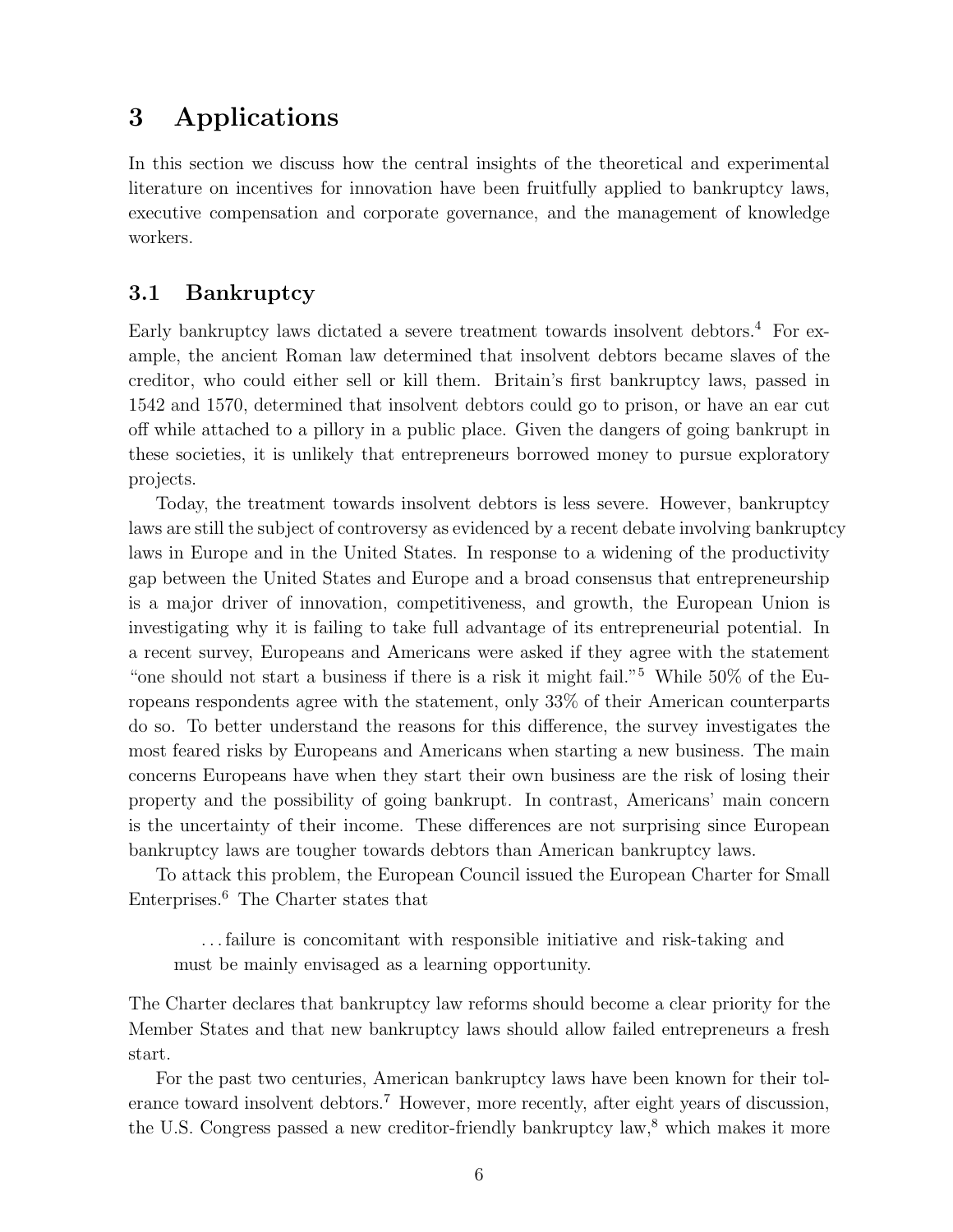difficult for insolvent debtors to obtain exemptions and discharge obligations. The main objective of the law is to hold Americans more responsible for paying off their personal debt. Since many entrepreneurs finance their startups with personal debt, the recently passed law may have unintended consequences for entrepreneurship.

There is a large literature on the design of bankruptcy laws. Based on standard models of incentives Jensen (1991) and Aghion, Hart, and Moore (1992) are strong proponents of bankruptcy laws that respect the absolute priority of claims. Other papers have found beneficial effects of deviations from absolute priority. For example, Bebchuk and Picker (1993), and Berkovitch, Israel, and Zender (1997, 1998) show that deviations from absolute priority may encourage investments in firm-specific versus general human capital. Baird (1991), Heinkel and Zechner (1993), Povel (1999), and Berkovitch and Israel (1998, 1999) show that deviations of absolute priority induce the entrepreneur to reveal private information to creditors.

Recent models in the theory of incentives and innovation provide a framework for analyzing the incentive effects of different bankruptcy laws. If the entrepreneur borrows money to undertake some project and the project fails, then the entrepreneur will not have the funds to pay his debts and will be insolvent. As mentioned before, in the model of Manso (2009) the optimal contracts that motivate exploration and exploitation are quite different in the way they treat insolvent debtors. In particular, the optimal contract that motivates exploration rewards the agent after early failure. One can interpret this as a bankruptcy law based on the principle of a fresh start. The bankruptcy law based on the principle of fresh start provides the entrepreneur with generous exemptions and an immediate full discharge of debt, so that the entrepreneur earns an extra surplus after early failure. By protecting the entrepreneur against early failure, these bankruptcy laws make the entrepreneur more inclined to explore. On the other hand, the optimal contract that implements exploitation does not reward the agent after failure. We interpret this as a bankruptcy law based on the principle of absolute priority. The creditor seizes the goods owned by the entrepreneur and discharge takes several years. The creditor may allow the entrepreneur to keep working after default if it is still profitable to do so, but the entrepreneur earns just enough money so that he does not shirk.

The model of Manso (2009) thus prescribes different bankruptcy laws depending on whether the objective is to encourage exploration or exploitation. To motivate exploration, a bankruptcy law that is based on the principle of fresh start is optimal, while to motivate exploitation, a bankruptcy law that is based on the principle of absolute priority is optimal. Why then is a single bankruptcy law mandatory? Schwartz (1997) and Povel (1999) study this question and conclude that it is inefficient to have a single mandatory bankruptcy law.

By considering the incentives for exploration, the recent literature on incentives for innovation provides an explanation for this puzzle. Nelson (1959) argues that exploration cannot fully appropriate the economic value it generates due to knowledge spillovers and imperfect intellectual-property-rights (IPR) protection. This leads to under-exploration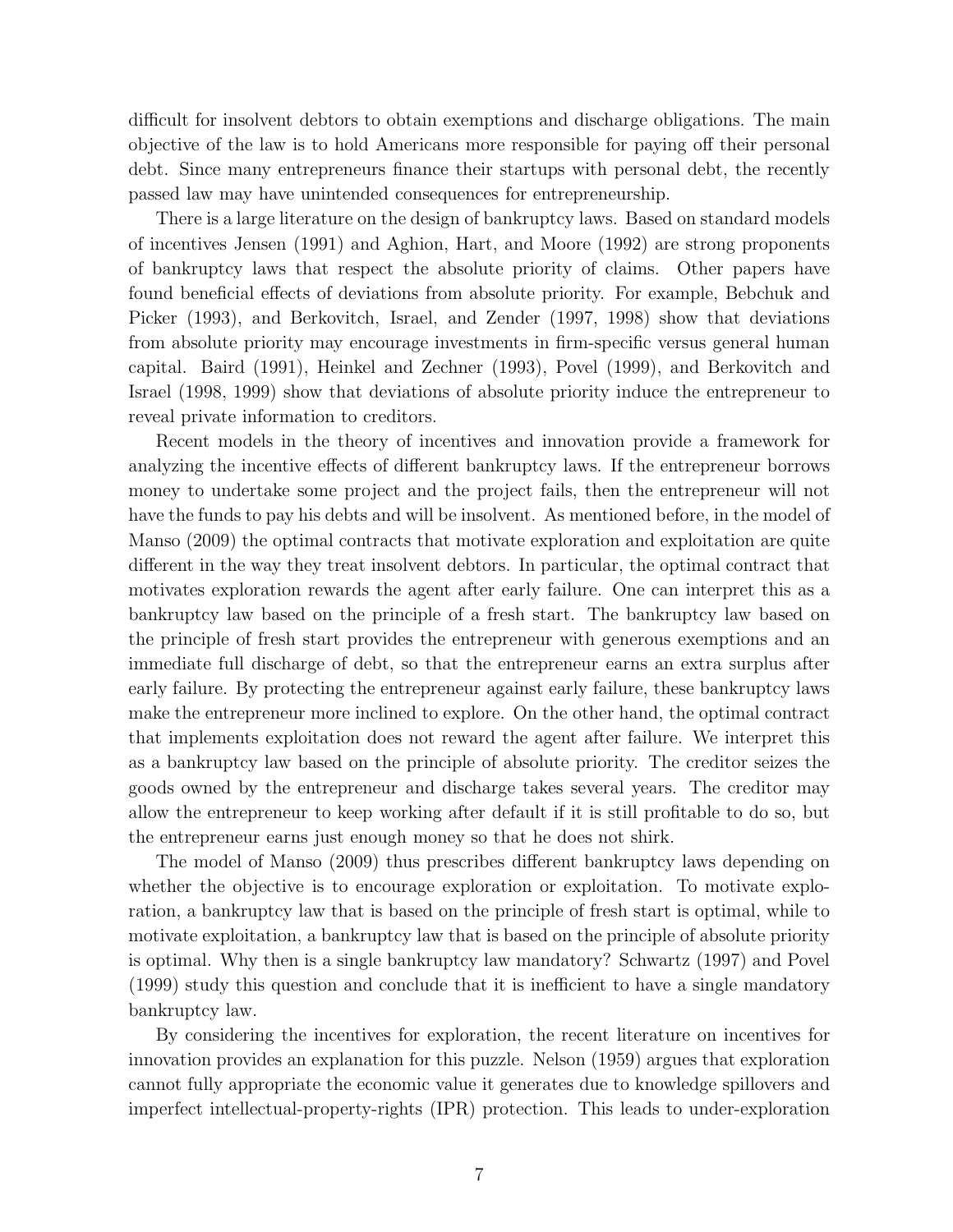when compared to the socially efficient level of exploration. To alleviate the underexploration problem, governments should offer debtor-friendly bankruptcy laws instead of a menu of bankruptcy laws. Debtor-friendly bankruptcy laws reward failure and therefore induce exploration.

Thus, according to these theoretical models social gains could be made from a bankruptcy law based on the principle of fresh start. By protecting entrepreneurs against failures, the bankruptcy law based on the principle of a fresh start encourages exploration, generating knowledge that may benefit society.

Recently, several papers have provided fresh evidence and support for the importance of lenient bankruptcy laws in spurring innovation. Most notably, Acharya and Subramanian (2009) analyze the effect of bankruptcy laws on entrepreneurship using time-series changes within a country and cross-country variation in creditor rights. They find that when a country's bankruptcy code is creditor-friendly, excessive liquidations cause levered firms to shun innovation, whereas by promoting continuation upon failure, a debtor-friendly code induces greater innovation. Employing patent filings and patent citations as proxies for innovation, they show that a creditor-friendly code leads to a lower absolute level of innovation by firms. In particular, countries that underwent a creditor rights increase (decrease) generated 9.7% less (10.7% more) patents, 13.3% less  $(15.4\%$  more) citations to these patents, and  $8.4\%$  less  $(9.2\%$  more) patenting firms. Furthermore, their results suggest a causal interpretation since the decrease in patent filings and citations following a strengthening of creditor rights is particularly more pronounced in technologically innovative industries. Finally, Acharya and Subramanian (2009) also provide evidence on how the strengthening in creditor rights influences the innovation activity. In response to stronger creditor rights, innovative industries take on relatively less leverage compared to other industries and also grow disproportionately more slowly.

## 3.2 CEO Compensation and Corporate Governance

Top executive compensation is routinely criticized by the press, investors, government agencies and academics as excessive and not related to performance. This public outcry creates pressure for regulations that limit stock options, golden parachutes, entrenchment, and option repricing.<sup>9</sup>

In an article on the state of U.S. corporate governance, Holmstrom and Kaplan (2003) point to the risk of a regulatory overreaction by stating that

. . . an effort to regulate the system so that such outrage will never again occur would be overly costly and counterproductive. It would lead to inflexibility and fear of experimentation. In today's uncertain climate, we probably need more organizational experimentation than ever. The New Economy is moving forward and, in order to exploit the potential efficiencies inherent in the new information technologies, new business models and new organizational structures are likely to be desirable and valuable. Enron was an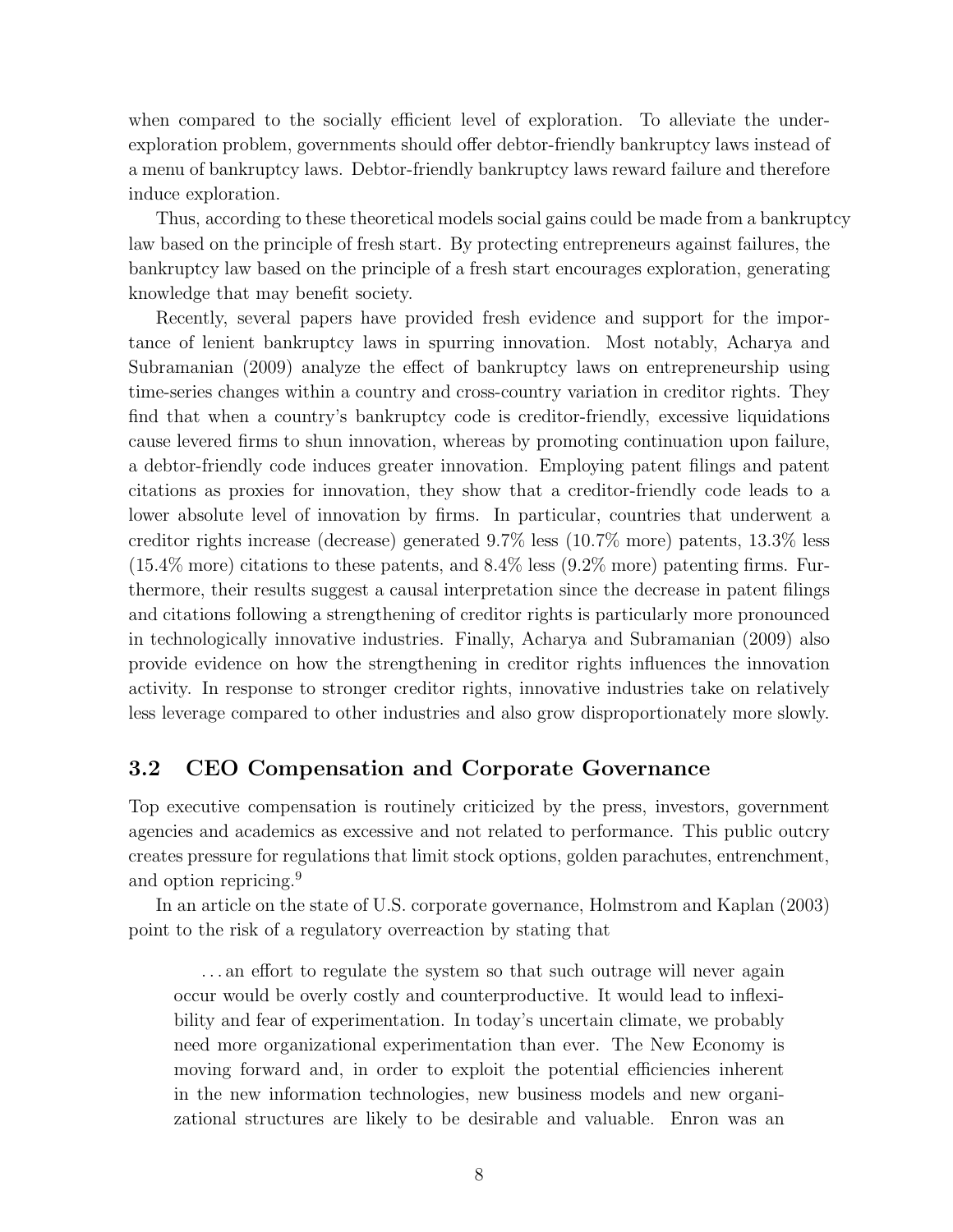experiment that failed. We should take advantage of its lessons not by withdrawing into a shell, but rather by improving control structures and corporate governance so that other promising experiments can be undertaken.

In light of the recent outcry against common features of executive compensation and such cautious remarks about their immediate regulation it is natural to ask what would be the best way of motivating managers to undertake experimentation and innovation.

There are a number of notable contributions that develop static principal-agent models to analyze how to provide incentives for managers to undertake risky investments including Lambert (1986), Feltham and Wu (2001) and Lambert and Larcker (2004)). These studies find that the optimal contract that encourages risk-taking is convex, resembling a stock option. Indeed, as we shall see the use of stock options is particularly widespread in innovation-intensive industries that rely on experimentation.

In addition, optimal executive contracts are shown to include golden parachutes, entrenchment, or option repricing, in particular in theoretical models that involve situations where an agent's incentives need to be realigned after a bad outcome. In a setting in which the manager observes a private signal about the future prospects of the firm, Inderst and Mueller (2006) show that stock options and golden parachutes may be optimal to induce the manager to reveal information to the board after bad outcomes. In a similar vein, Acharya, John, and Sundaram (2000) find that option repricing can be optimal because it motivates the agent to exert effort after poor performance when the only instruments available to the principal are at-the-money call options. Finally, employing an incomplete contracting framework, Almazan and Suarez (2003) show that a contract consisting of a bonus and severance pay may be optimal to induce the incumbent manager to invest in firm-specific human capital when there is the threat that a better rival manager will become available.<sup>10</sup>

Manso (2009) explicitly analyzes incentive contracts that encourage exploration and shows that the optimal contract for exploration (with termination) can be implemented by a combination of stock options, option repricing, golden parachutes, and entrenchment. This optimal contract motivates exploration through stock options maturing in the long term and golden parachutes to be paid upon termination. The role of golden parachutes is to protect the agent against early failure. The optimal contract that encourages exploration can also be implemented by granting the agent a stock option that matures in the long term and by repricing the option in case of early failure. The role of repricing is not just to induce the agent to work in the long term after an early failure, but also to induce the agent to explore early on by protecting the agent against early failures. Finally, inefficient continuation is sometimes optimal when the manager is supposed to engage in exploratory activity. This feature is akin to the often observed phenomenon of entrenchment, since the manager may keep his job even though it is ex-post optimal for the firm to terminate the work relationship with the manager. An entrenched manager is protected against early failures and is more likely to explore new business strategies. These results suggest that regulations that limit the use of stock options, option repricing,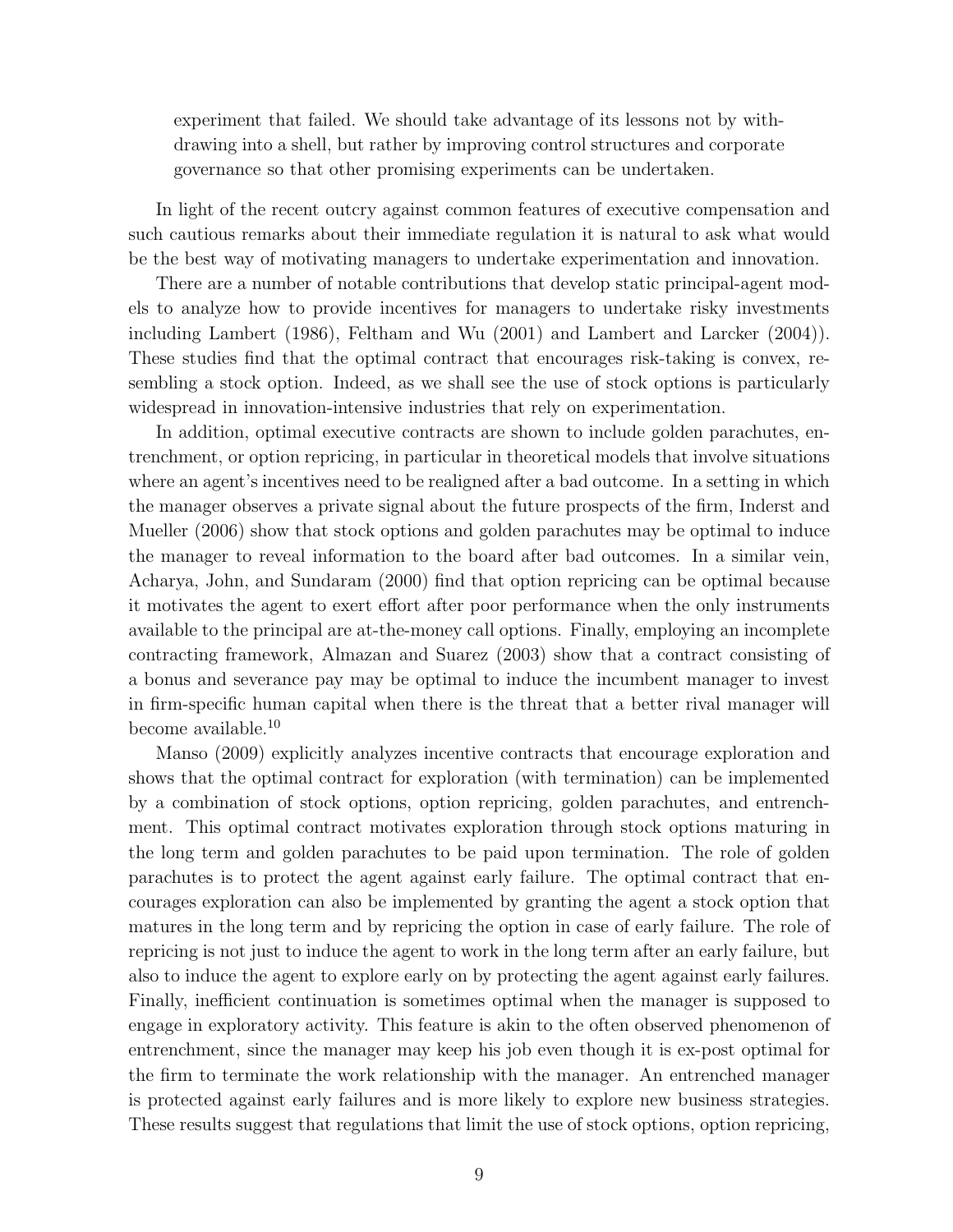golden parachutes, and entrenchment may just make it harder to implement exploration, and can potentially have adverse effects on innovation and long-term growth.

Rayo, Sapra, and Diaz Sr. (2009) also note that insider protection in the form of the transfer of control rights over a sale decision to insiders can be desirable when the firm's objective is to innovate. In their model, insider protection such as poison pills, golden parachutes, and managerial entrenchment can arise endogenously as an optimal contracting device to induce insiders to carry out innovative projects that have a high risk/high return and generate high information asymmetry between insiders and external shareholders.

The theoretical models naturally give rise to cross-sectional predictions about managerial compensation. For example, firms operating in industries with higher innovation rates should use more stock options, option repricing, golden parachutes, and entrenchment, since they are more likely to be pursuing exploration. There is indeed empirical evidence that high technology firms use more stock options and option repricing than traditional firms. Ittner, Lambert, and Larcker (2003) find that the media CEO in high technology "new economy firms" receives 86.9% of compensation from stock options and restricted stock, versus only 19.3% in large "old economy firms." Guay (1999) shows that firms with greater growth opportunities provide more option-like incentives in the form of convex compensation. Carter and Lynch (2001) and Ittner, Lambert, and Larcker (2003) find that option repricing is substantially more common in high technology "new economy firms" than in large "old economy" firms. Using compensation data from 237 firms in the high-technology industry, Yanadori and Marler (2006) find that greater emphasis on innovation activities is positively associated with a greater reliance on longterm incentives and longer stock option vesting period lengths. Similarly, Lerner and Wulf (2007) show that long-term incentives to the heads of research and development departments are associated with more heavily cited patents, while short-term incentives are unrelated to measures of innovation.

However, innovation activity is also influenced by aspects of corporate governance other than compensation contracts, such as takeover pressure and monitoring intensity. Sapra, Subramanian, and Subramanian (2008) develop a theory of the effects of external corporate governance mechanisms and internal mechanisms on innovation. Most importantly, they show that innovation varies non-monotonically in a U-shaped manner with takeover pressure and that innovation increases with monitoring intensity. Using the variation created by the sequential passage of anti-takeover laws across different states they also find empirical support for their predictions. They conclude that either a completely unhindered market for corporate control or severe anti-takeover laws are best at fostering innovation.

Atanassov (2007) explores a related question by examining how strong corporate governance, as proxied by the threat of hostile takeovers, affects innovation. He uses the enactment of state antitakeover laws as an exogenous decrease in the threat of hostile takeovers and finds that stronger antitakeover laws lead to fewer patents and patent cita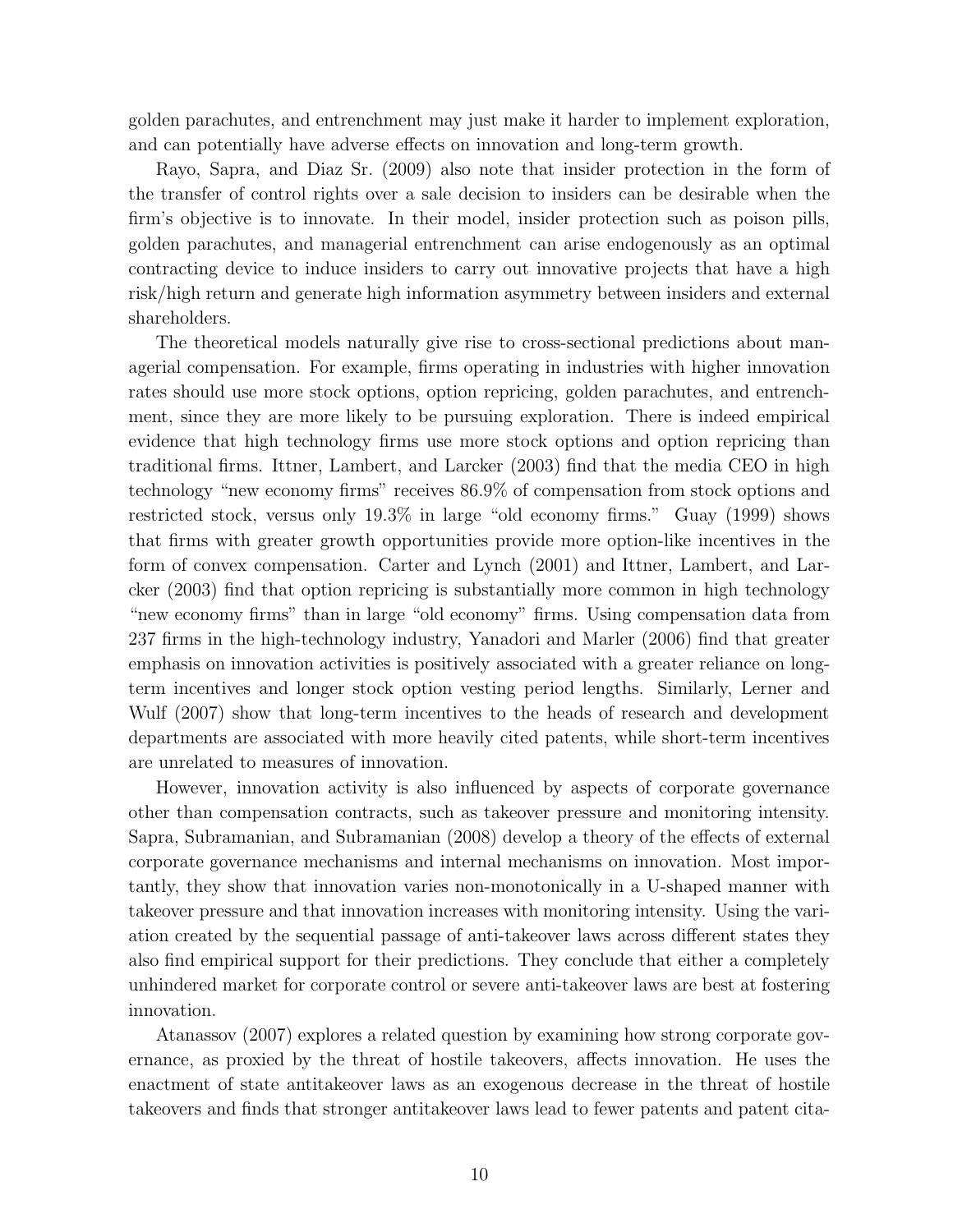tions and that the presence of alternative governance mechanisms such as large shareholders, pension fund ownership, high financial leverage, as well as the presence of financial constraints mitigate this innovation-reducing effect.

In light of this theoretical and empirical evidence that provides both positive and normative evidence for the use of options, option repricing, golden parachutes, entrenchment, and corporate governance mechanisms when executives are encouraged to explore and innovate, it may be necessary to reconsider the introduction of strict limits on the use of such instruments, in particular in innovation-intensive industries. The adverse effects of these restrictions may end up blunting otherwise optimal incentives and stifling innovation.

## 3.3 Management of R&D Workers and Labor Laws

From the beginning of the twentieth century until the last few decades, scientific management (also known as "Taylorism") was the dominant model of management. Scientific management emphasizes centralized authority and ex ante optimization where the central authority plans and controls every detail of the production process. Because of this hierarchic form of planning and control, there is little scope for the worker to experiment with new work methods.

The last few decades, however, have seen a shift from scientific management towards more flexible forms of management. The new forms of management introduce a substantial degree of decentralization. Instead of ex ante optimization, the new forms of management rely on a continuous improvement approach in which workers are responsible for discovering new and better ways to do their jobs.

Naturally, this shift has been particularly pronounced in industries that rely on continuous improvement and innovation. As a result there has been a considerable change in the way R&D workers are managed. A large practical business management literature that provides an abundance of anecdotal evidence on how innovative corporations attempt and succeed in motivating innovation, bears witness to this change. There seems to be a developing consensus and a widespread wisdom among business consultants that tolerance for failure is important in motivating innovation and that incentives that reward agents for long-term success are particularly important in knowledge-intensive organizations, such as in firms that heavily rely on research and development. Sutton (2002), Farson and Keyes (2002) are among the several business books that defend the importance of a corporate culture that tolerates (or even rewards) failures and rewards long-term success to motivate innovation.

Considered to be one of the most innovative corporations, 3M is well-known for having a corporate culture that provides freedom to experiment, tolerance for failures, and rewards for successful innovations. William L. McKnight, who joined 3M in 1907 as an assistant bookkeeper and served as a chairman of the board from 1949 to 1966, crafted the management principles that are still in place. His basic rule of management was the following: $^{11}$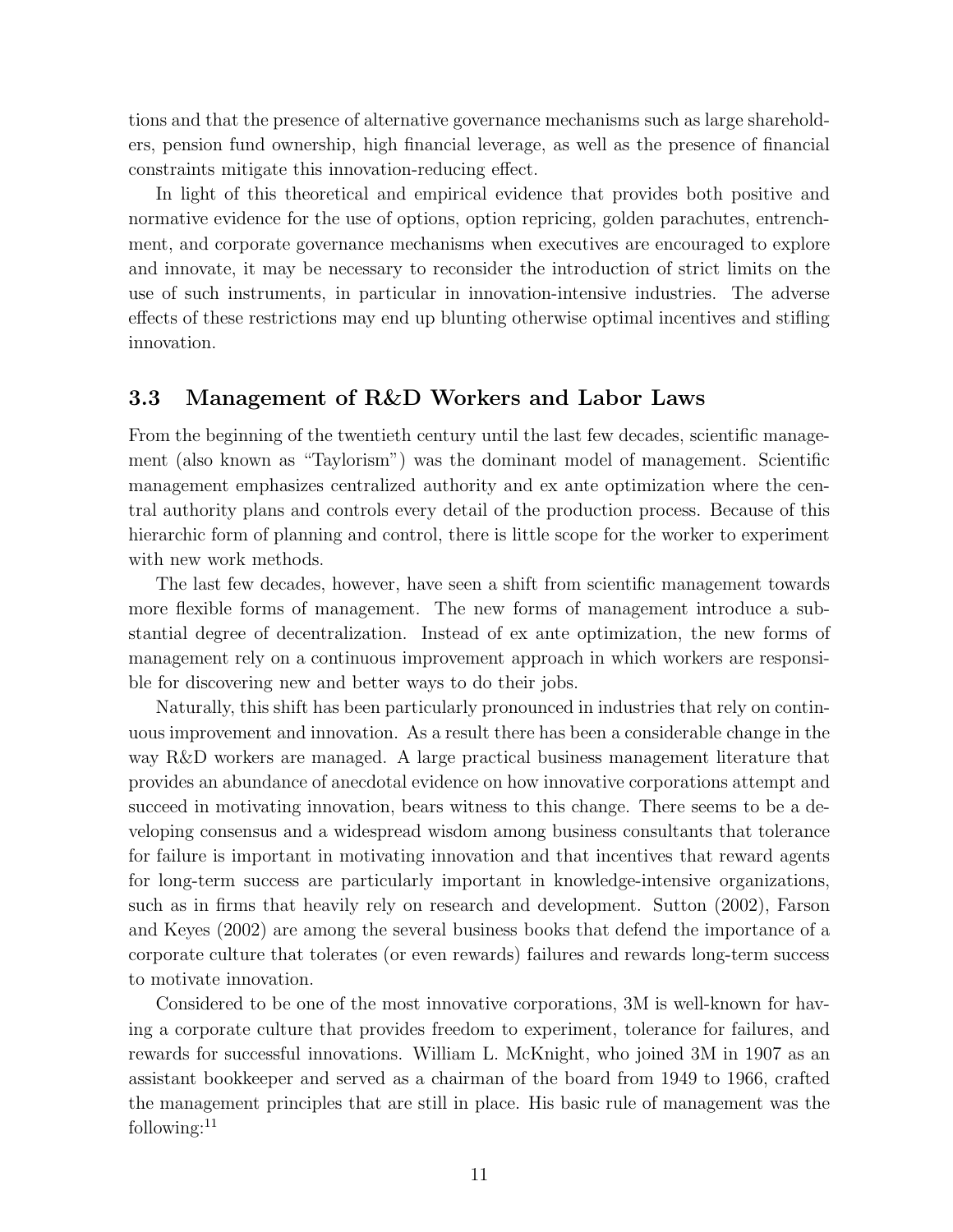Mistakes will be made. But if a person is essentially right, the mistakes he or she makes are not as serious in the long run as the mistakes management will make if it undertakes to tell those in authority exactly how they must do their jobs. Management that is destructively critical when mistakes are made kills initiative. And it's essential that we have many people with initiative if we are to continue to grow.

In addition to providing freedom to experiment and tolerance for failures, 3M builds its reputation by celebrating its successful innovators. The invention of Post-it-Notes by Art Fry, a 3M employee, is one of its most famous stories. It was only twelve years after Fry conceived the idea that Post-it-Notes proved to be a huge success. Fry was then named a corporate scientist, the highest rung on the technical side of 3M, and became a legend in the corporation.

Another corporation that has relied on its culture to implement exploration is IBM. Bennis and Nanus (1997) discuss a well-known tale among IBM employees. According to legend, Thomas Watson, the founder of IBM, was once discussing a ten million dollar mistake one of his executives had just made. "I guess you want my resignation" said the executive. Watson replied, "You can't be serious. We have just spent ten million dollars educating you."

Innovative organizations also rely on explicit contracts to induce risk-taking and experimentation. For example, research departments in business or academic organizations often grant tenure to their senior employees. Job security makes these employees willing to take risks on new research directions that are likely to fail, but may lead to breakthroughs. Explicit contracts may also produce the long-term incentives that are needed to induce exploration. One way to provide long-term incentives through explicit contracts is to promise employees who develop successful new products a percentage of the resulting sales revenues. For example, in 1989, Applied Materials Inc. paid the physicist who led the team that developed an especially successful product more than \$800, 000. The team-leading physicist ended up earning more than the corporation's chief executive officer.<sup>12</sup>

More recently, in addition to anecdotal evidence provided by popular business and management books there is also significant academic interest, both theoretically and empirically, in the management of R&D workers.

Manso (2009) shows that in addition to the tolerance for early failure, the provision of feedback to workers and ability to commit to a long-term contract is essential to encourage exploration. Modern corporations rely on corporate cultures and explicit contracts to overcome the commitment problem and encourage exploration. Promises made in the form of a corporate culture are often enforced through reputation.

In a similar vein, Ederer (2009) shows that incentives for innovation should also have a clear group component that rewards workers for long-term joint success. This normative finding has direct empirical implications for the compensation structure of R&D workers. Indeed, Harden, Kruse, and Blasi (2008) find that shared compensation systems such as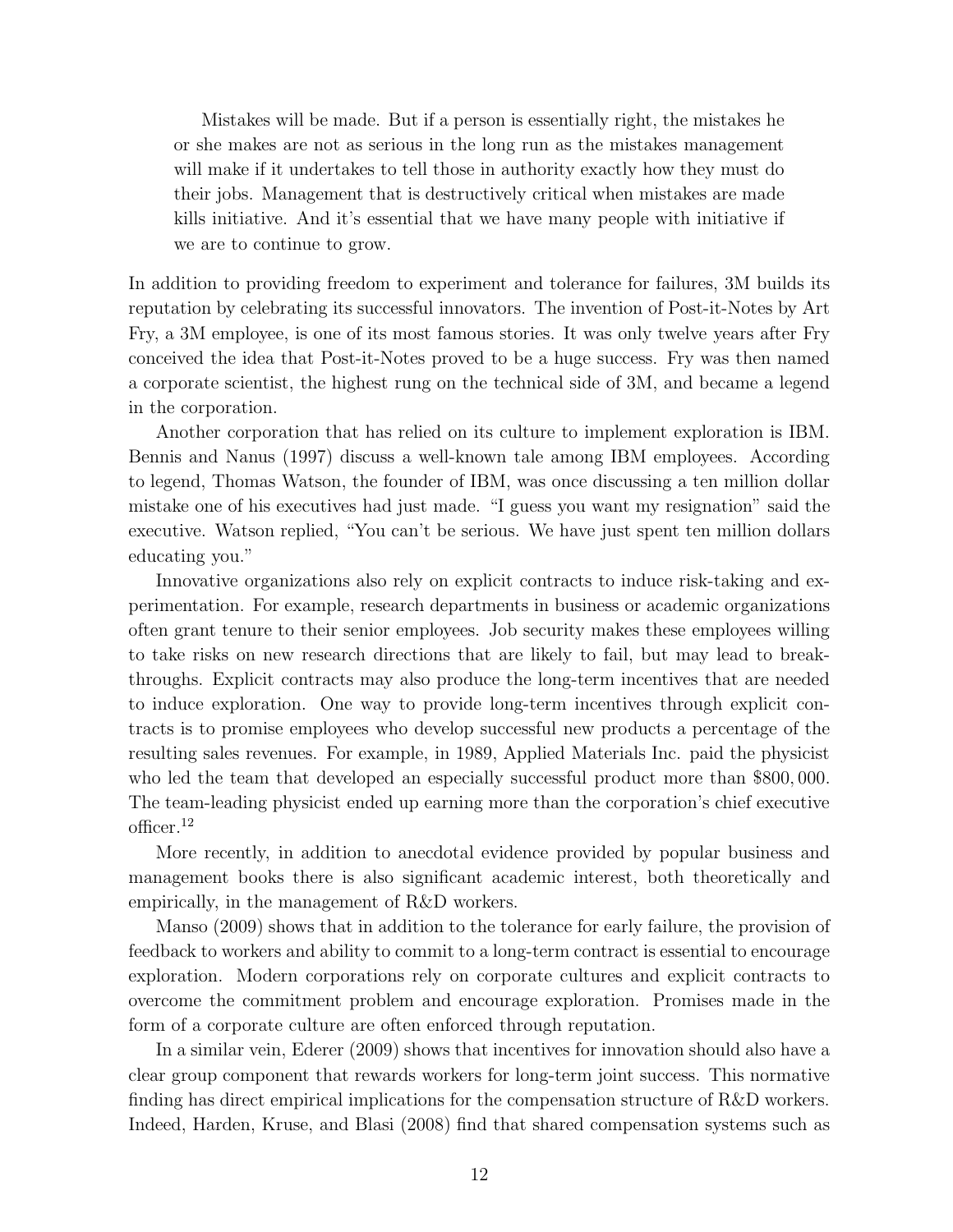profit sharing, employee ownership, and broad-based stock option plans, are consistently positive predictors of both an innovation culture and a willingness to engage in innovative activity. Similarly, Tushman and O'Reilly (1997) argue that "individual-based awards may be less effective in promoting innovation than group-based recognition and rewards". Thus, various financial incentives that reward a large group of people for their long-term group performance are shown to go hand in hand with innovation.

A corporate culture that tolerates failure may indeed spur corporate innovation and increase firm value as shown by Tian and Wang (2009) who study a sample of venture capital (VC) backed IPO firms. Using a measure of VC investors' failure tolerance they find that IPO firms backed by more failure-tolerant VC investors are significantly more innovative, in particular in industries where innovation is more difficult to achieve, and that this increased innovation activity is also reflected by higher firm value. Interestingly, the authors also document that the failure tolerance effect persists long after VC investors exit the IPO firms, suggesting that tolerance is likely to have been internalized by the startup firms and become part of the firms' culture.

A firm's ability to innovate is also influenced by the competitive environment it operates in and by the failure tolerance of its shareholders. While Tian and Wang (2009) show that the type of investors is critical in fostering innovation within companies at an early stage, Aghion, Reenen, and Zingales (2008) document the interplay of competition and institutional ownership and its effect on innovation for more established public companies. Using inclusion in the S&P500 as an exogenous increase in the share of institutional owners they find that an increase in institutional ownership has a sizeable economic and statistically significant effect in the quantity and quality of innovation as measured by patents and patent citations. Their results further point toward the fact that career and risk concerns might be at the heart of this finding. By insulating the manager from being punished for innovation failures, institutional ownership is found to be particularly effective in more competitive product markets and when managers are less entrenched.

The same failure tolerance is also a driving force for innovation in organizational settings outside of the corporate world. Azoulay, Graff-Zivin, and Manso (2009) study incentives for innovation in the context of the funding of life sciences academic research. They compare the output of researchers under the two most important sources of funding in the life sciences: the National Institute of Health (NIH) R01 grants and the Howard Hughes Medical Institute (HHMI) Investigator Program. The HHMI Investigator Program stated goal is to "push the bounds of knowledge" in some of the most important areas of biological research. In order to achieve this goal, the HHMI program has adopted practices and rewards that according to Manso (2009) should provide strong incentives for breakthrough scientific discoveries: initial appointments typically last five years, there is a two-year phase-down upon non-renewal, the first review for reappointment is rather lax, but at the same time provides detailed feedback to the researcher. This evaluation policy stands in sharp contrast with the incentives faced by most life scientists funded by the NIH. The typical NIH RO1 grant cycle lasts only three years, funding is immediately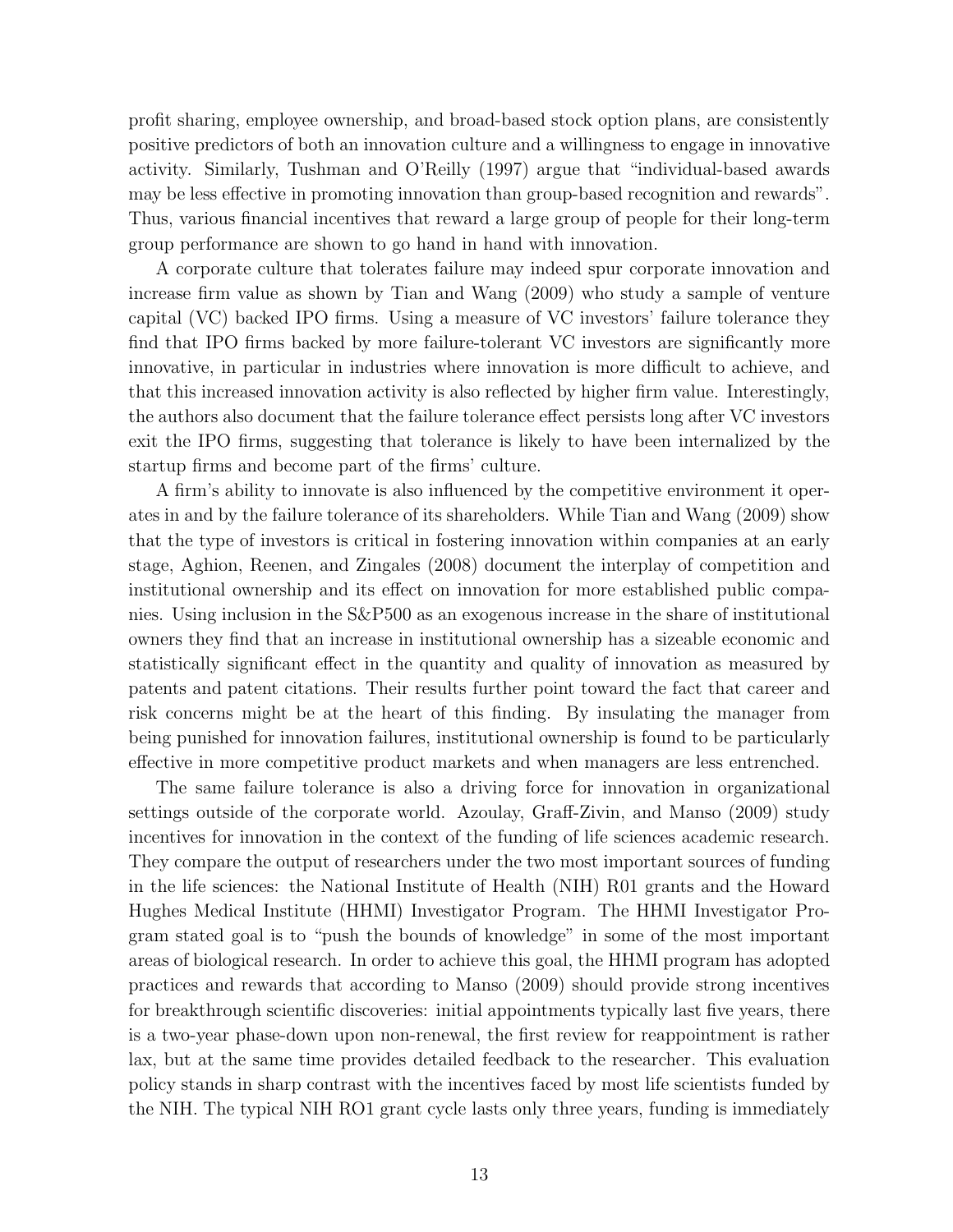cancelled upon non-renewal, the review for reappointment is not as forgiving and does not provide much feedback to the researcher. Controlling for selection issues, the paper shows that HHMI-funded researchers are indeed more innovative than NIH-funded researchers as measured by publication and citation count and variability, prizes and awards, as well as a combination of successful keywords in published papers.

The results of the aforementioned papers further highlight that factors other than funding and compensation influence innovation activity. For example, Aghion, Reenen, and Zingales (2008) find that the positive relationship between innovation and institutional ownership is stronger when executives are more protected from hostile takeovers and they enjoy higher job security. Their finding hints at the fact that the legal system, in particular as it pertains to labor relations, can play a particularly important role in determining an organization's innovation performance. Acharya, Baghai-Wadji, and Subramanian (2009) examine this question in greater detail and argue that stringent labor laws can provide firms with an ex-ante commitment device not to punish employees' short-run failure. They show that an increase in the employee dismissal law index leads to an increase in the number of annual patents and subsequent citations in a patent class by 14.9% and 25.5% respectively. In addition, this innovation-fostering effect of stringent dismissal laws is more pronounced in more innovation-intensive sectors of the economy.

However, restrictive labor laws may also have a dark side. While Acharya, Baghai-Wadji, and Subramanian (2009) document a beneficial ex-ante effect of strict labor laws, there may also be adverse ex-post effects. Non-compete clauses are a particular feature of labor laws and their impact on innovation has received considerable attention in the public press and in academic research. Much of the debate centers around the claim that restrictive non-compete clauses decrease worker mobility, hinder the transfer of knowledge that is necessary in spurring innovation and impede the reallocation of resources towards firms with superior innovations. On the other hand, this decreased mobility and turnover may also act as a powerful incentive for firms to invest in their more easily retainable human capital.

Non-compete clauses are indeed very prevalent among technology companies whose most valuable assets consist of their highly mobile human capital. For example, Kaplan and Stromberg (2003) find that venture capital firms required 90 percent of the founders of the companies they financed to sign non-compete agreements. Among others, Gilson (1999) argues that Silicon Valley's entrepreneurial growth can be attributed to California's proscription of non-competes. Although their evidence does not allow a causal interpretation, Sorenson and Stuart (2003) document that more startups appear in regions that do not enforce non-competes. Using a formal model of innovation Fallick, Fleischman, and Rebitzer (2006) identify conditions where the innovation benefits of jobhopping exceed the costs from reduced incentives to invest in human capital and argue that these are more likely to hold for the computer industry. Consistent with their model they find higher rates of job-hopping for college-educated men in Silicon Valley's computer industry than in computer clusters located outside of California where non-compete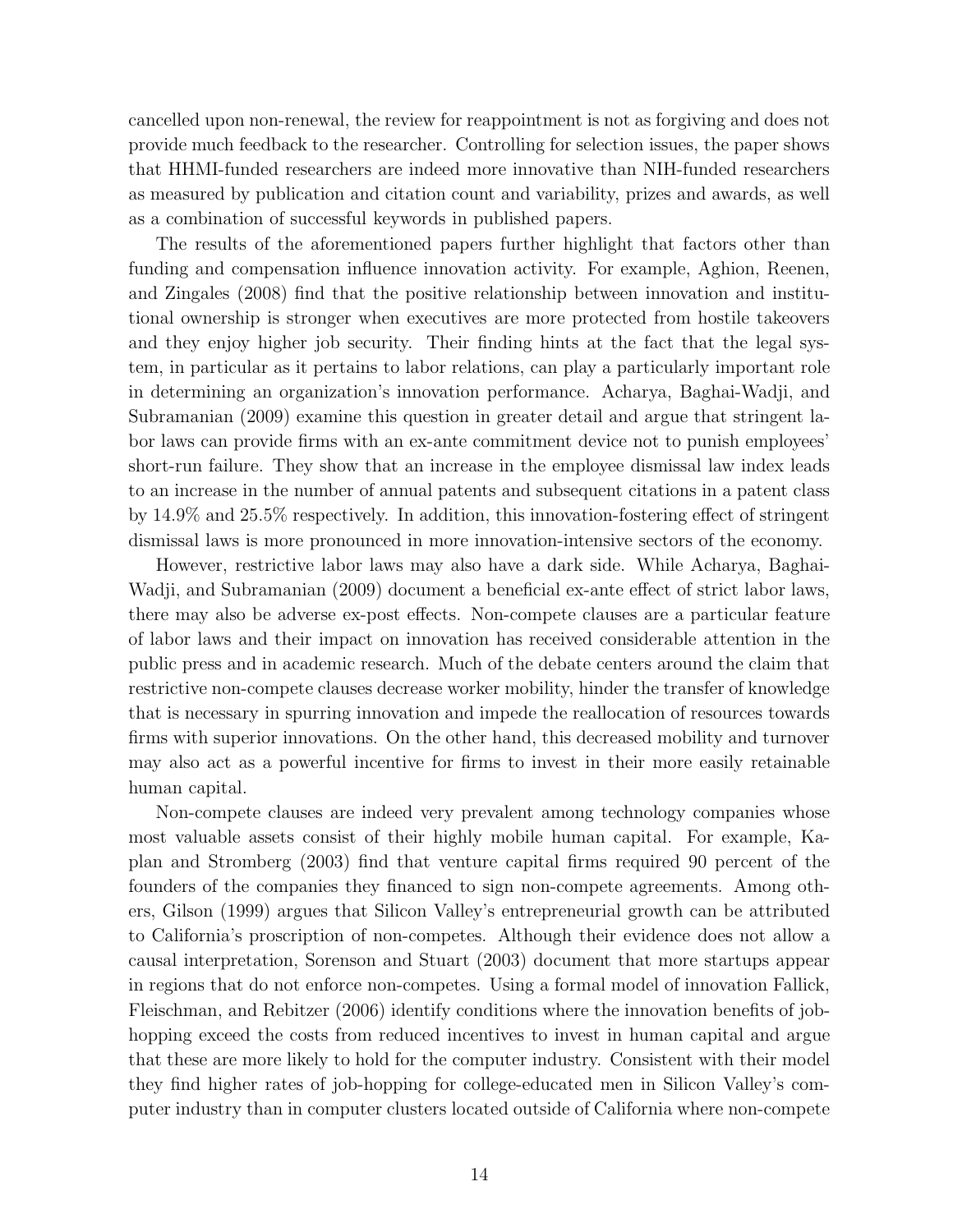covenants are enforceable. Outside of the computer industry, California's mobility rates are no higher than elsewhere. Marx, Strumsky, and Fleming (2009) exploit Michigan's reversal of its non-compete enforcement policy as a natural experiment. In accordance with the previous papers they find that the enforcement of non-competes attenuates mobility and that non-compete enforcement decreases mobility more sharply for inventors with firm-specific skills and for those who specialize in narrow technical fields.

# <span id="page-14-0"></span>4 Concluding Remarks

Despite its recognized status as the engine of growth (Romer (1986) and Mokyr (2002)), much still needs to be learned about business practices and policies that encourage innovation. In addition to luck and talent, people's innovative activities are influenced by laws, institutions, customs, regulations, and compensation systems, whose design is fundamental to promoting growth. In this chapter we discussed several studies that contribute to our understanding of incentives for innovation, focusing on issues related to bankruptcy, corporate governance, and compensation systems.

Although the papers discussed here have enlightened our understanding of policies that promote innovation, more research on the topic is warranted. For example, current research only provides broad guidelines about how to structure incentives in different settings. Models that are able to quantify the impact of different policies in particular contexts would thus be extremely valuable in shaping management practices and economic policy in the future.

# References

- Acharya, V., R. Baghai-Wadji, and K. Subramanian (2009): "Labor Laws and Innovation," Discussion paper, London Business School.
- Acharya, V., K. John, and R. Sundaram (2000): "On the Optimality of Resetting Executive Stock Options," Journal of Financial Economics, 57, 65–101.
- Acharya, V., and K. Subramanian (2009): "Bankruptcy Codes and Innovation," Discussion paper, Forthcoming in the Review of Financial Studies.
- Aghion, P. (2002): "Schumpeterian Growth Theory and the Dynamics of Income Inequality," *Econometrica*, 70, 855–882.
- AGHION, P., O. HART, AND J. MOORE (1992): "The Economics of Bankruptcy Reform," Journal of Law, Economics, and Organizations, 8, 523–546.
- Aghion, P., J. V. Reenen, and L. Zingales (2008): "Innovation and Institutional Ownership," Working Paper.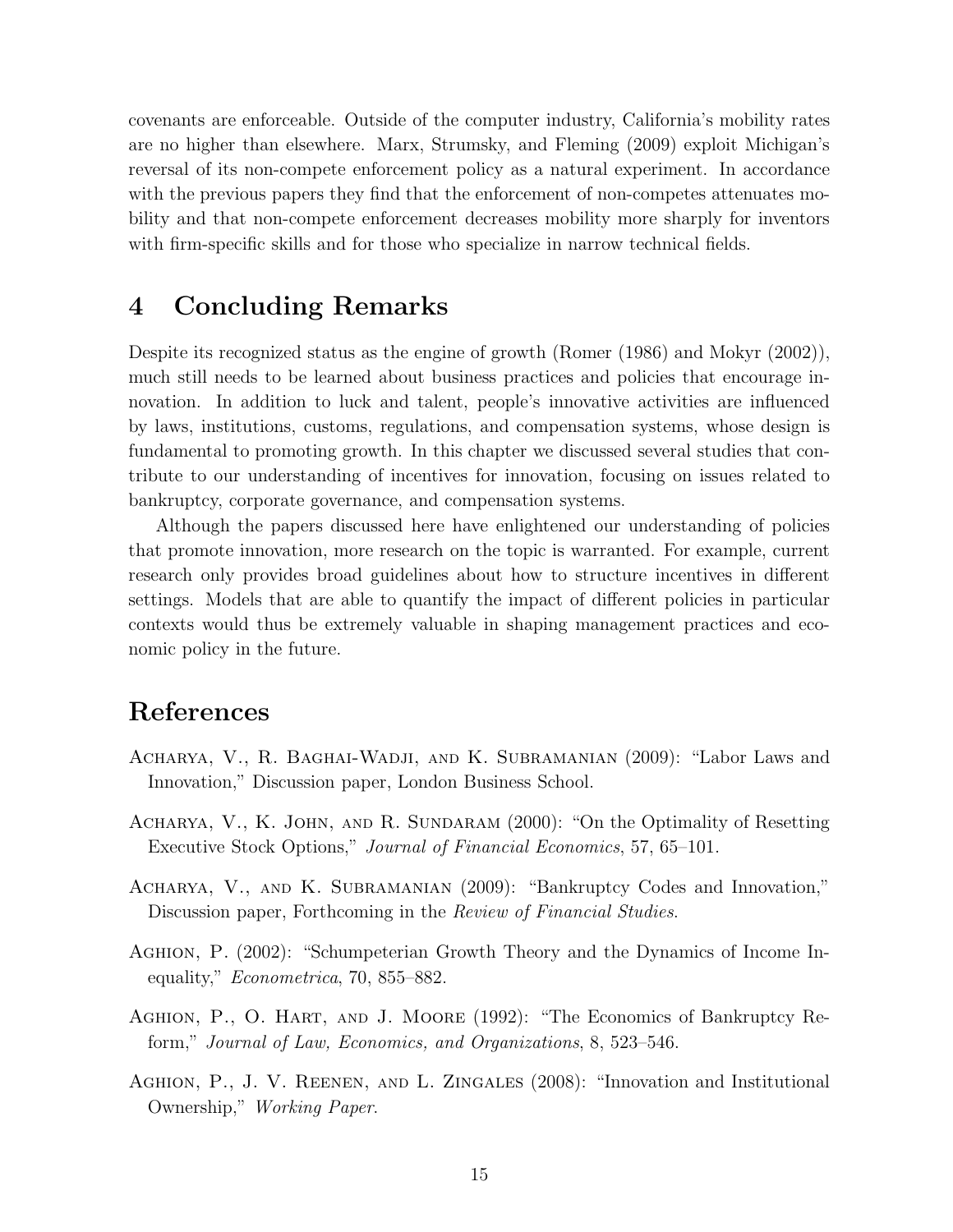- AGHION, P., AND J. TIROLE (1994): "The Management of Innovation," Quarterly Journal of Economics, 109, 1185–1209.
- Almazan, A., and J. Suarez (2003): "Entrenchment and Severance Pay in Optimal Governance Structures," *Journal of Finance*, 58, 519–548.
- Amabile, T. (1996): Creativity in Context: Update to the Social Psychology of Creativity. Westview Press, Boulder, CO.
- ARROW, K. J. (1969): "Classificatory Notes on the Production and Diffusion of Knowledge," American Economic Review, 59, 29–35.
	- $-$  (1970): Essays in the Theory of Risk-bearing. North-Holland, Amsterdam.
- Atanassov, J. (2007): "Quiet Life or Managerial Myopia: Is the Threat of Hostile Takeovers Beneficial for Technological Innovation?," SSRN eLibrary.
- Azoulay, P., J. Graff-Zivin, and G. Manso (2009): "Incentives and Creativity: Evidence from the Academic Life Sciences," Discussion paper, Massachusetts Institute of Technology.
- BAIRD, D. (1991): "The Initiation Problem in Bankruptcy," *International Review of* Law and Economics, 11, 223–232.
- Balleisen, E. J. (2001): Navigating Failure: Bankruptcy and Commercial Society in Antebellum America. The University of North Carolina Press, Chapel Hill and London.
- Banks, J., M. Olson, and D. Porter (1997): "An experimental analysis of the bandit problem," Economic Theory, 10(1), 55–77.
- BATTACHARYA, S., K. CHATTERJEE, AND L. SAMUELSON (1986): "Sequential Research and the Adoption of Innovations," Oxford Economic Papers, 38, 219–243.
- BEBCHUK, L., AND J. FRIED (2004): Pay Without Performance. Harvard University Press, Cambridge, MA.
- BEBCHUK, L., AND R. PICKER (1993): "Bankruptcy Rules, Managerial Entrenchment, and Firm-Specific Human Capital," Discussion paper, Law & Economics Working Paper No. 16, The University of Chicago Law School.
- Bennis, W., and B. Nanus (1997): Leaders: Strategies for Taking Charge. Harper Business, New York.
- BERGEMANN, D., AND U. HEGE (2005): "The Financing of Innovation: Learning and Stopping," Rand Journal of Economics, 36, 719–752.
- Berkovitch, E., and R. Israel (1998): "The Bankruptcy Decision and Debt Contract Renegotiations," European Finance Review, 2, 1–27.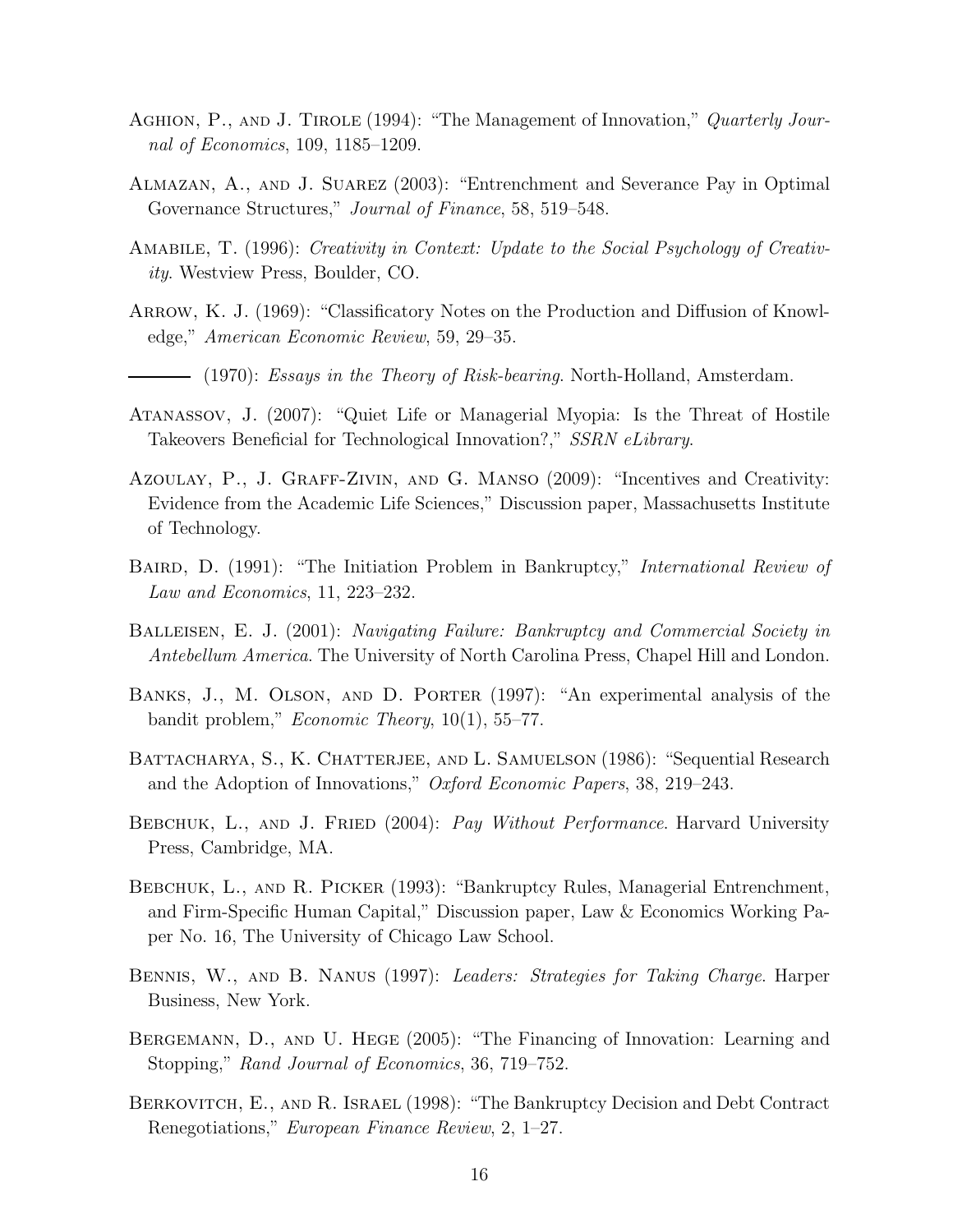(1999): "Optimal Bankruptcy Laws Accross Different Economic Systems," Review of Financial Studies, 12, 347–377.

- Berkovitch, E., R. Israel, and F. Zender (1997): "An Optimal Bankruptcy Law and Firm-Specific Investments," European Economic Review, 41, 487–497.
	- (1998): "The Design of Bankruptcy Laws: A Case for Management Bias in Bankruptcy Reorganizations," Journal of Financial and Quantitative Analysis, 33, 441–464.
- BOLTON, P., AND C. HARRIS (1999): "Strategic Experimentation," *Econometrica*, 67, 349–374.
- CARTER, M., AND L. LYNCH (2001): "An Examination of Executive Stock Option Repricing," Journal of Financial Economics, 61, 207–225.
- DEWATRIPONT, M., AND E. MASKIN (1995): "Credit and Efficiency in Centralized and Decentralized Economics," Review of Economic Studies, 62, 541–555.
- Dickinson, D. L. (1999): "An Experimental Examination of Labor Supply and Work Intensities," Journal of Labor Economics, 17(4), 638–670.
- Ederer, F. (2009): "Launching a Thousand Ships: Incentives for Parallel Innnovation," Working Paper.
- Ederer, F., and G. Manso (2009): "Is Pay-for-Performance Detrimental to Innovation?," Working Paper.
- Edmans, A., and X. Gabaix (2009): "Is CEO Pay Really Inefficient? A Survey of New Optimal Contracting Theories," European Financial Management, 15, 486–496.
- Ehrenberg, R., and M. Bognanno (1990): "Do Tournaments Have Incentive Effects?," Journal of Political Economy, 98, 1307–1324.
- FALLICK, B., C. A. FLEISCHMAN, AND J. B. REBITZER (2006): "Job-Hopping in Silicon Valley: Some Evidence Concerning the Microfoundations of a High-Technology Cluster," The Review of Economics and Statistics, 88(3), 472–481.
- Farson, R., and R. Keyes (2002): Whoever Makes the Most Mistakes Wins: The Paradox of Innovation. The Free Press, New York.
- FELTHAM, G., AND M. WU (2001): "Incentive Efficiency of Stock Versus Options," Review of Accounting Studies, 6, 7–28.
- Foster, A., and M. Rosenzweig (1994): "A Test for Moral Hazard in the Labor Market: Contractual Arrangements, Enforcement, and Health," Review of Economics and Statistics, 76, 213–227.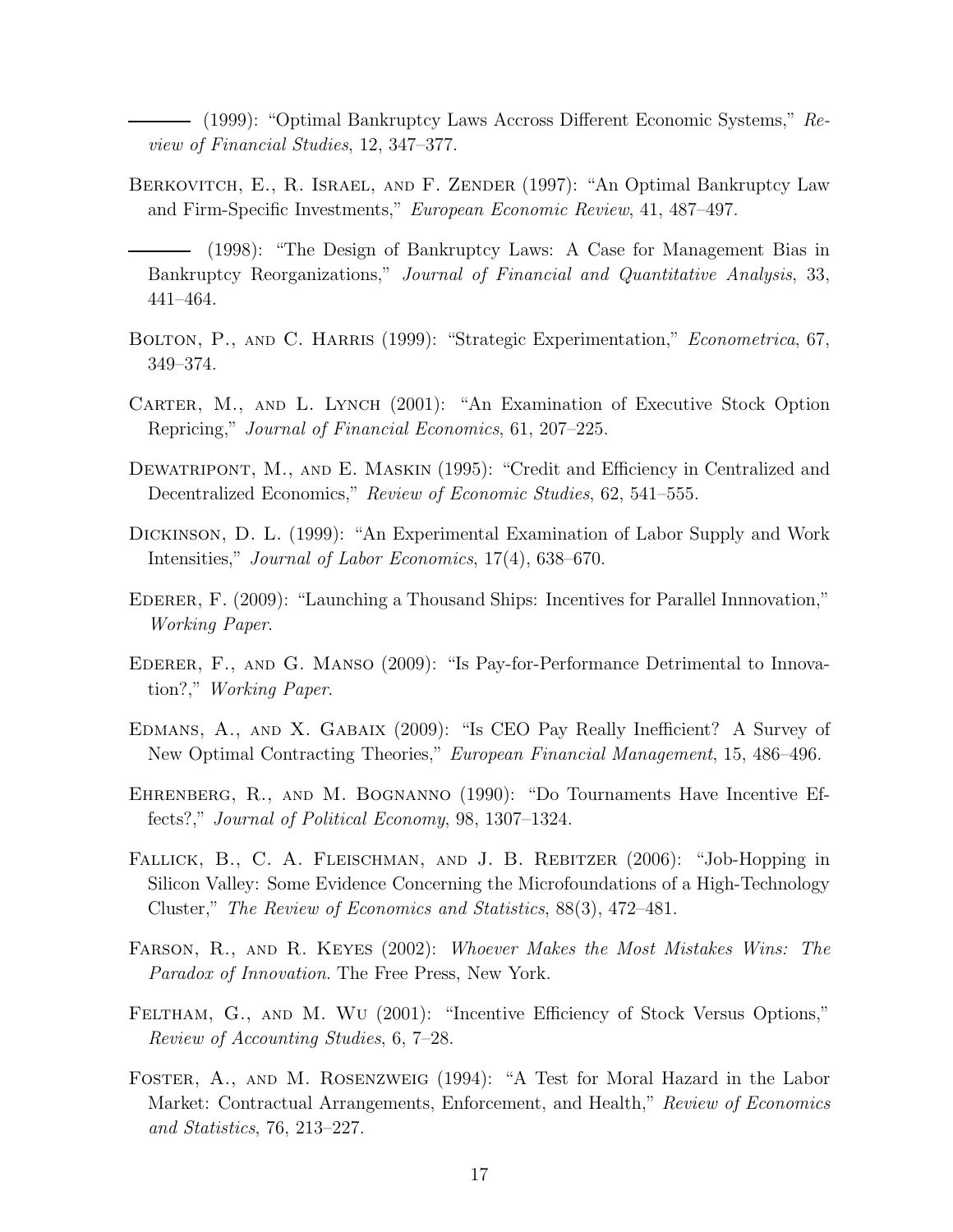- GERARDI, D., AND L. MAESTRI (2008): "A Principal-Agent Model of Sequential Testing," Discussion paper, Yale University.
- Gilson, R. J. (1999): "The Legal Infrastructure of High Technology Industrial Districts: Silicon Valley, Route 128, and Covenants Not to Compete," New York University Law Review, 74, 575–629.
- Glucksberg, S. (1962): "The Influence of Strength of Drive on Functional Fixedness and Perceptual Recognition," Journal of Experimental Psychology, 63, 36–41.
- Guay, W. (1999): "The Sensitivity of CEO Wealth to Equity Risk: An Analysis of the Magnitude and Determinants," Journal of Financial Economics, 53, 43–71.
- Harden, E. E., D. L. Kruse, and J. R. Blasi (2008): "Who Has a Better Idea? Innovation, Shared Capitalism, and Human Resource Policies," in Shared Capitalism at Work: Employee Ownership, Profit and Gain Sharing, and Broad-based Stock Options, ed. by R. B. F. Douglas L. Kruse, and J. R. Blasi. University of Chicago Press, Chicago, IL.
- Harris, M., and A. Raviv (1979): "Optimal Incentive Contracts with Imperfect Information," *Journal of Economic Theory*,  $20(2)$ ,  $231 - 259$ .
- Heinkel, R., and J. Zechner (1993): "Financial Distress and Optimal Capital Structure Adjustments," Journal of Economics, Management, and Strategy, 2, 531-565.
- HELLMANN, T. (2007): "When do employees become entrepreneurs?," Management Science, 53, 919–933.
- Hellmann, T., and V. Thiele (2008): "Incentives and Innovation Inside Firms: A Multi-Tasking Approach," Discussion paper, University of British Columbia.
- HOLMSTROM, B. (1979): "Moral Hazard and Observability," The Bell Journal of Economics,  $10(1)$ , 74–91.
	- (1989): "Agency Costs and Innovation," Journal of Economic Behavior and Organization, 12, 305–327.
- Holmstrom, B., and S. Kaplan (2003): "The Dangers of Too Much Governance," Sloan Management Review, 45, 96.
- Holmstrom, B., and P. Milgrom (1987): "Aggregation and Linearity in the Provision of Intertemporal Incentives," Econometrica, 55(2), 303–328.
	- (1991): "Multi-Task Principal-Agent Analysis," Journal of Law, Economics, and Organizations, 7, 24–52.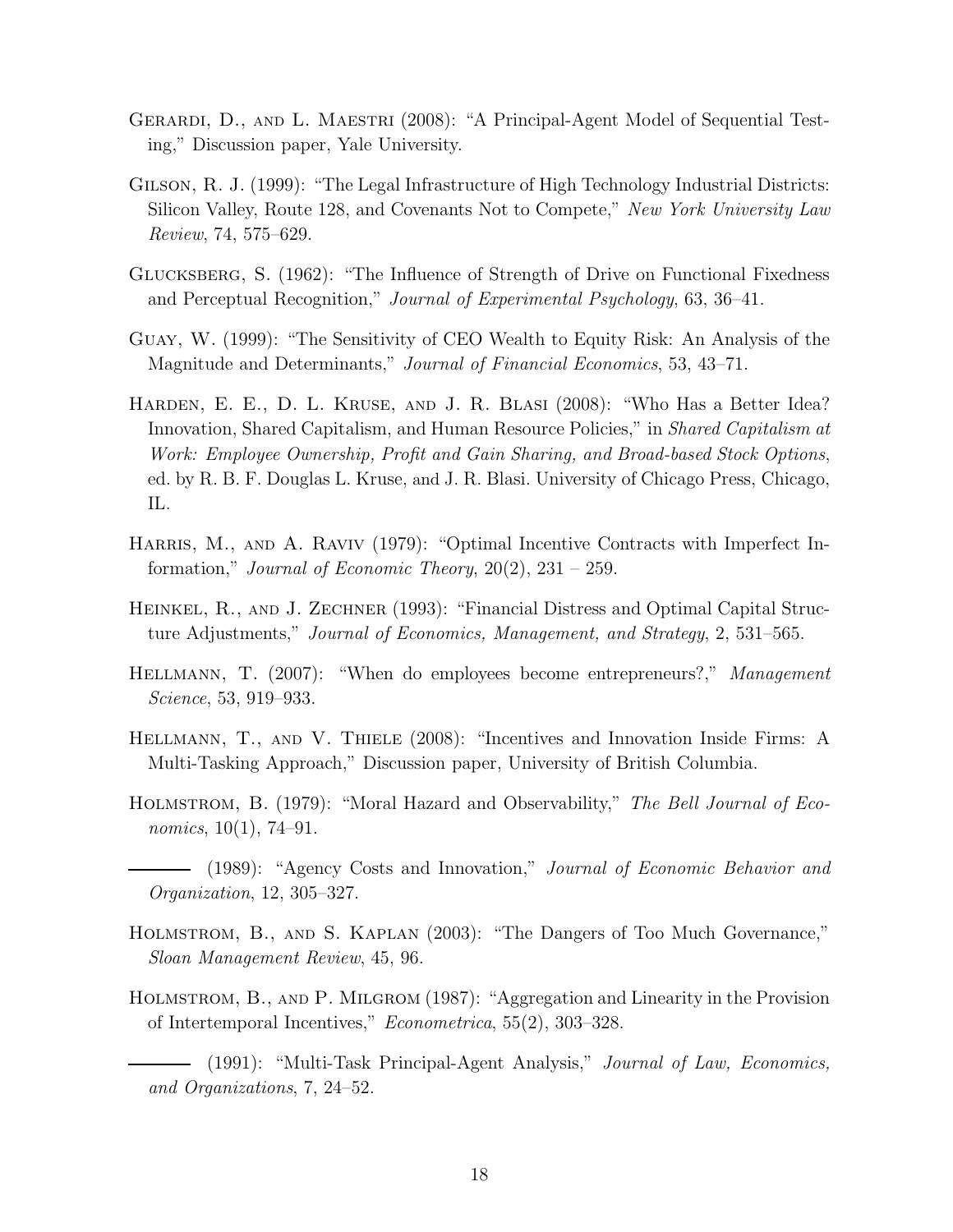- Inderst, R., and H. Mueller (2006): "CEO Compensation and Private Information: An Optimal Contracting Perspective," Discussion paper, New York University.
- ITTNER, C., R. LAMBERT, AND D. LARCKER (2003): "The Structure and Performance Consequences of Equity Grants to Employees of New Economy Firms," Journal of Accounting and Economics, 34, 89–127.
- JENSEN, M. (1991): "Corporate Control and the Politics of Finance," *Journal of Applied* Corporate Finance, 4, 13–33.
- Jensen, R. (1981): "Adoption and Diffusion of an Innovation of Uncertain Probability," Journal of Economic Theory, 27, 182–193.
- Jovanovic, B., and Y. Nyarko (1996): "Learning by Doing and the Choice of Technology," Econometrica, 64, 1299–1310.
- JOVANOVIC, B., AND R. ROB (1990): "Long Waves and Short Waves: Growth Through Intensive and Extensive Search," Econometrica, 58, 1391–1409.
- KAPLAN, S. N., AND P. STROMBERG (2003): "Financial Contracting Theory Meets the Real World: An Empirical Analysis of Venture Capital Contracts," Review of Economic Studies, 70(2), 281–315.
- Kohn, A. (1993): Punished by Rewards: The Trouble with Gold Stars, Incentive Plans, A's, Praise, and Other Bribes. Houghton Mifflin Company, New York.
- LAMBERT, R. (1986): "Executive Effort and Selection of Risky Projects," The Rand Journal of Economics, 17, 77–88.
- LAMBERT, R., AND D. LARCKER (2004): "Stock Options, Restricted Stock, and Incentives," Discussion paper, The Wharton School, University of Pennsylvania.
- LAZEAR, E. P. (2000): "Performance Pay and Productivity," The American Economic  $Review, 90(5), 1346-1361.$
- LERNER, J., AND J. WULF (2007): "Innovation and Incentives: Evidence from Corporate R&D," Review of Economics and Statistics, 89(4), 634–644.
- Levinthal, L. (1917–1918): "The Early History of Bankruptcy Law," University of Pennsylvannia Law Review, 66, 223–250.
- Lewis, T., and M. Ottaviani (2008): "Search Agency," Discussion paper, Northwestern University.
- Manso, G. (2009): "Motivating Innovation," Discussion paper, MIT Sloan School of Management.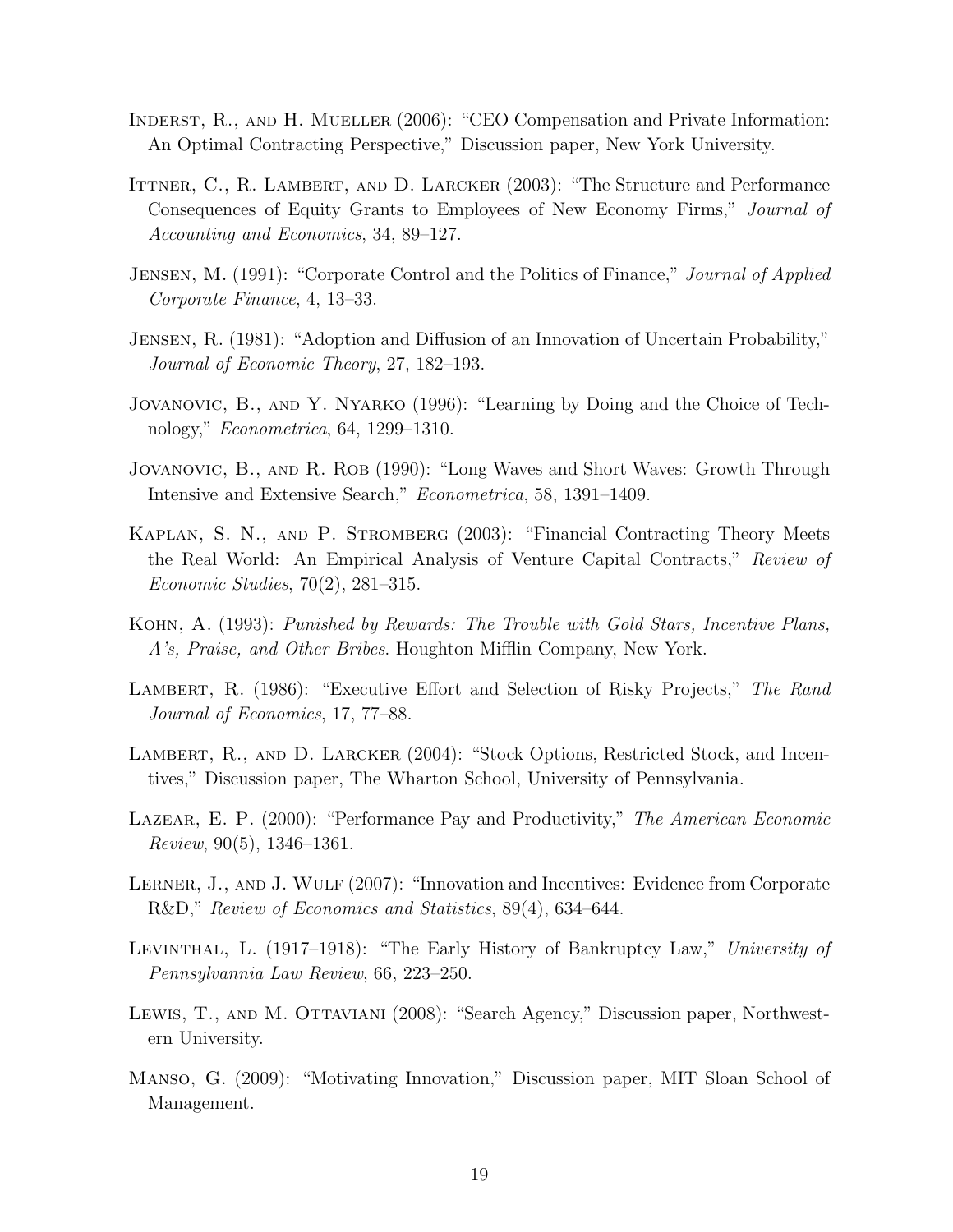- MARCH, J. (1991): "Exploration and Exploitation in Organizational Learning," Organization Science, 2, 71–87.
- MARX, M., D. STRUMSKY, AND L. FLEMING (2009): "Mobility, Skills, and the Michigan Non-Compete Experiment," Management Science, 55(6), 875–889.
- McCullers, J. C. (1978): "Issues in Learning and Motivation," in The Hidden Costs of Reward, ed. by M. R. Lepper, and D. Greene, pp. 5–18. Lawrence Erlbaum Associates, Hillsdale, NJ.
- McGraw, K. O. (1978): "The Detrimental Effects of Reward on Performance: A Literature Review and a Prediction Model," in The Hidden Costs of Reward, ed. by M. R. Lepper, and D. Greene, pp. 33–60. Lawrence Erlbaum Associates, Hillsdale, NJ.
- MERLO, A., AND A. SCHOTTER (1999): "A Surprise-Quiz View of Learning in Economic Experiments," Games and Economic Behavior, 28(1), 25–54.
- Meyer, R. J., and Y. Shi (1995): "Sequential Choice under Ambiguity: Intuitive Solutions to the Armed-Bandit Problem," Management Science, 41(5), 817–834.
- Milgrom, P., and J. Roberts (1992): Economics, Organizations and Management. Prentice Hall, New Jersey.
- MIRRLEES, J. (1974): "Notes on Welfare Economics, Information and Uncertainty," in Essays on Economic Behavior under Uncertainty, ed. by M. S. Balch, D. L. McFadden, and S. Y. Wu, pp. 243–261. North-Holland, Amsterdam.
- Mokyr, J. (2002): The gifts of Athena: Historical origins of the knowledge economy. Princeton University Press.
- MOSCARINI, G., AND L. SMITH (2001): "The Optimal Level of Experimentation," Econometrica, 69, 1629–1644.
- Nelson, R. (1959): "The Simple Economics of Basic Scientific Research," Journal of Political Economy, 67, 297–306.
- Pauly, M. V. (1974): "Overinsurance and Public Provision of Insurance: The Roles of Moral Hazard and Adverse Selection," The Quarterly Journal of Economics, 88(1), 44–62.
- Povel, P. (1999): "Optimal "Soft" or "Tough" Bankruptcy Procedures," *Journal of* Law, Economics and Organization, 15, 659–684.
- Rayo, L., H. Sapra, and M. Diaz Sr. (2009): "Market Pressure, Control Rights, and Innovation," SSRN eLibrary.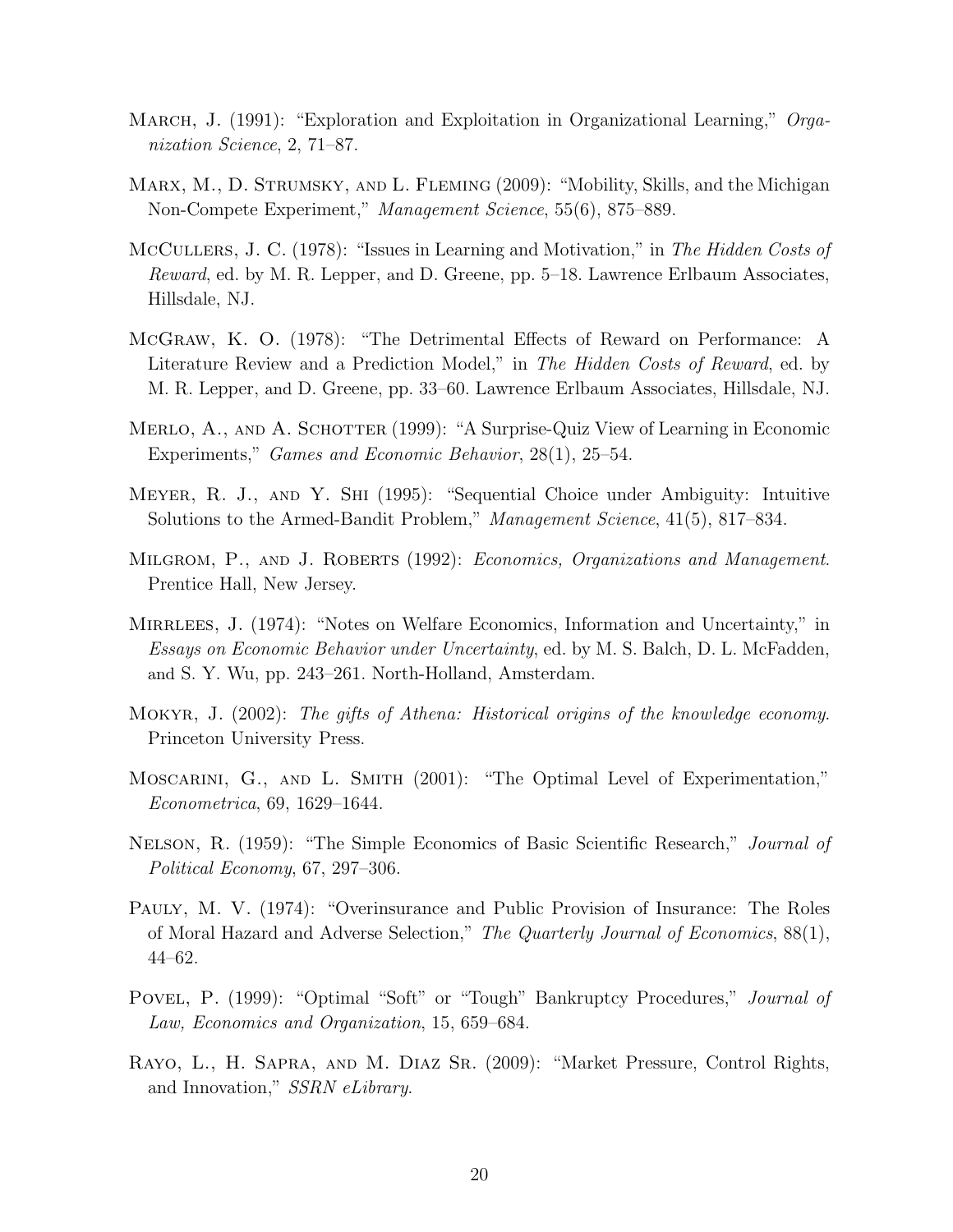- ROBERTS, K., AND M. WEITZMAN (1981): "Funding Criteria for Research, Development, and Exploration Projects," Econometrica, 49, 1261–1288.
- Rogerson, W. P. (1985): "Repeated Moral Hazard," Econometrica, 53(1), 69–76.
- Romer, P. M. (1986): "Increasing Returns and Long-run Growth," Journal of Political Economy,  $94(5)$ ,  $1002-37$ .
- Ross, S. A. (1973): "The Economic Theory of Agency: The Principal's Problem," The American Economic Review, 63(2), 134–139.
- Sannikov, Y. (2008): "A Continuous-Time Version of the Principal-Agent Problem," Review of Economic Studies, 75(3), 957–984.
- Sapra, H., A. Subramanian, and K. Subramanian (2008): "Corporate Governance and Innovation: Theory and Evidence," SSRN eLibrary.
- SCHUMPETER, J. (1934): The Theory of Economic Development. Harvard University Press, Cambridge, MA.
- SCHWARTZ, A. (1997): "Contracting about Bankruptcy," Journal of Law, Economics, and Organization, 13, 127–146.
- SHEARER, B. (2004): "Piece Rates, Fixed Wages and Incentives: Evidence from a Field Experiment," The Review of Economic Studies, 71(2), 513–534.
- Simester, D., and J. Zhang (2009): "Why are Bad Products So Hard to Kill?," SSRN eLibrary.
- SORENSON, O., AND T. E. STUART (2003): "Liquidity events and the geographic distribution of entrepreneurial activity," Administrative Science Quarterly, 48(175-201).
- SUTTON, R. (2002): Weird Ideas that Work: 11 1/2 Practices for Promoting, Managing, and Sustaining Innovation. The Free Press, New York.
- TABB, C. J. (1995): "The History of Bankruptcy Laws in the United States," American Bankruptcy Institute Law Review, 3, 5–51.
- Tian, X., and T. Y. Wang (2009): "Tolerance for Failure and Corporate Innovation," SSRN eLibrary.
- Tushman, M., and C. A. O'Reilly (1997): Winning Through Innovation: A Practical Guide to Leading Organizational Change and Renewal. Harvard Business School Press.
- Von Thadden, E. (1995): "Long–Term Contracts, Short–Term Investment and Monitoring," Review of Economic Studies, 62, 557–575.